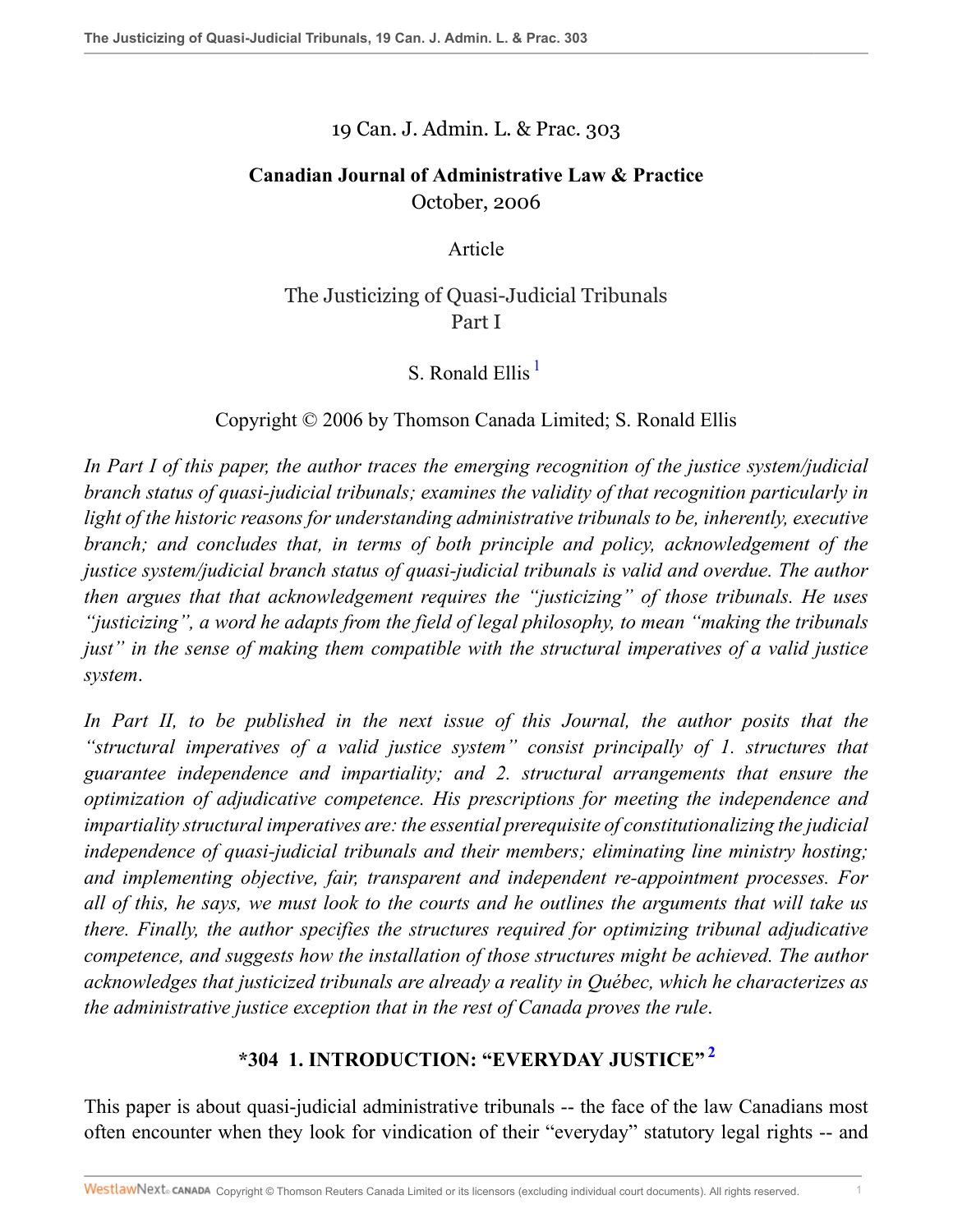about a trend in administrative law that seems to offer new promise for a long-overdue *justicizing* of these tribunals.

<span id="page-1-0"></span>In Canadian quasi-judicial tribunals, any casual admirer of Canadian justice would expect to find a strong tradition of independence, impartiality, and competence. But, instead, the typical reality is an intransigent culture of dependency and bias, and a level of adjudicative competence that is often far less than optimum.<sup>[3](#page-23-2)</sup> However, a new age may be  $*305$  dawning. There is, finally, an increasingly explicit acknowledgement at the highest levels of the legal system that "quasi-judicial" tribunals are an integral component of Canada's "justice system".<sup>[4](#page-23-3)</sup> It is this acknowledgement that gives tangible hope for meaningful change, even radical reform.

Part I of this paper traces the evolution of the recognition of the justice system status of quasijudicial administrative tribunals, examines the validity of this concept, particularly in the light of past perceptions to the contrary, and argues that the reasons for recognizing justice system status for at least quasi-judicial tribunals are valid and compelling. In Part II, to be published in the next issue of this Journal, the paper examines the "justicizing" implications of acknowledging this justice system status for quasi-judicial tribunals, identifies the reforms that will be required, and explores how those reforms could be accomplished.

## <span id="page-1-1"></span>**(a) "Justicize" Defined**

Although "justicize" is not a word that one will find in standard dictionaries, it has an acknowledged place in the literature of legal philosophy where it means "to make just" in the technically nuanced sense of making something congruent with the principles of a theory of justice that one accepts as valid.<sup>[5](#page-23-4)</sup> In adapting the word in this paper for application to quasi-judicial tribunals, the author uses it to mean to make tribunals **\*306** "just" in the sense of making them *congruent with the structural imperatives of a justice system that one accepts as valid*.

## <span id="page-1-4"></span><span id="page-1-3"></span><span id="page-1-2"></span>**(b) The "Quasi-Judicial" Label**

"Quasi-judicial" was the label chosen by the Supreme Court of Canada in *Bell Canada* [6](#page-23-5) to describe administrative tribunals whose functions are predominantly or solely adjudicative, and who, unlike regulatory agencies or licensing bodies, are, as the Court said, "not involved in crafting policy". Although other labels are used in the literature to refer to this group of tribunals, including "adjudicative tribunals" and "judicial tribunals",  $\frac{1}{2}$  in this paper the author has adopted the Supreme Court's terminology.

# **2. THE TRANSFORMATION OF QUASI-JUDICIAL TRIBUNALS: FROM THE EXECUTIVE BRANCH TO THE JUDICIAL BRANCH**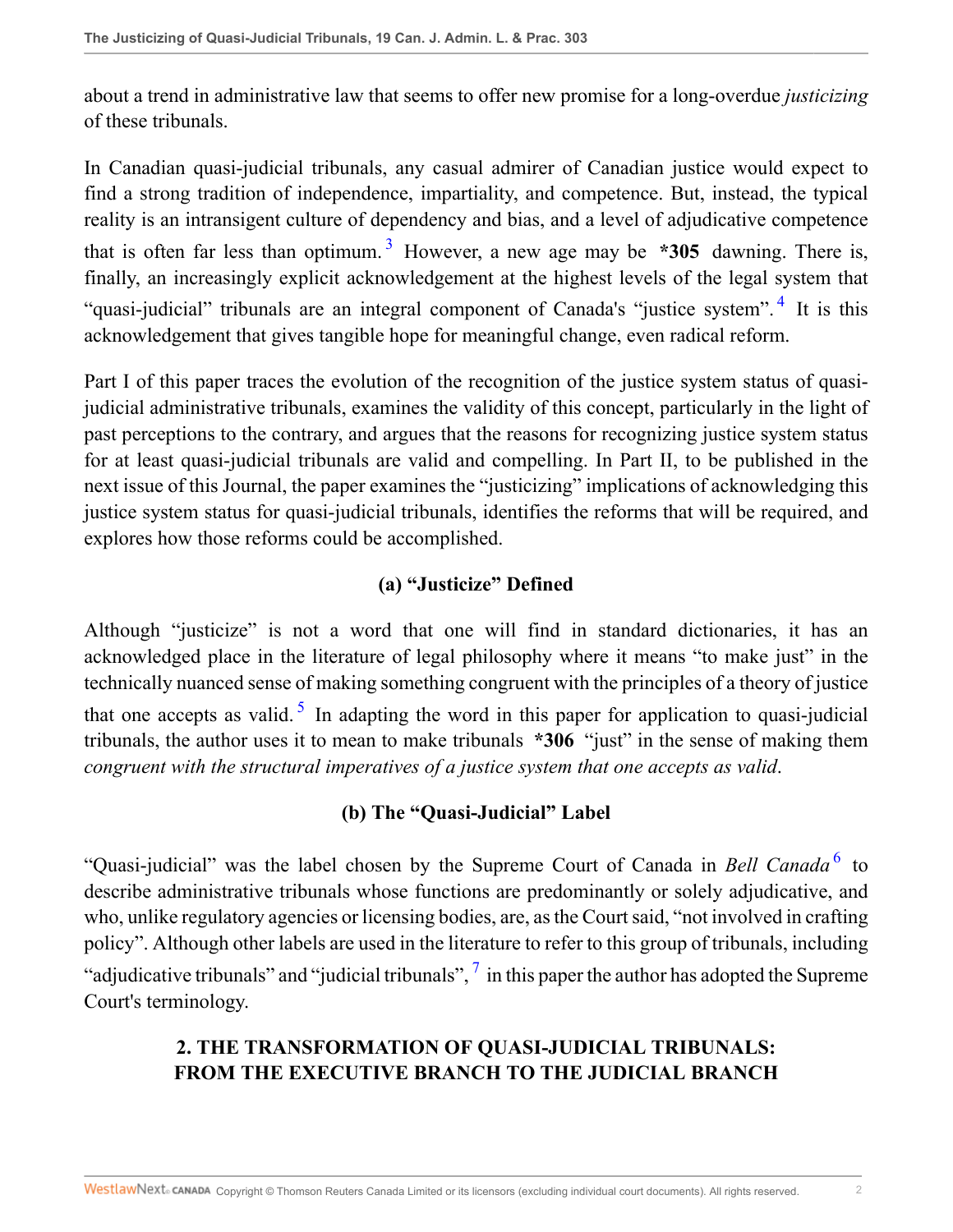## <span id="page-2-0"></span>**(a)** *Paul* **and** *Christie*

The most authoritative affirmation of justice system status for administrative tribunals is found in the 2003 Supreme Court of Canada decision in the *Paul* case. [8](#page-24-1) There, in the course of re-affirming the inherent jurisdiction of administrative tribunals to decide *Charter* issues, and speaking for a unanimous Court, Mr. Justice Bastarache stated:

<span id="page-2-2"></span><span id="page-2-1"></span>While there are distinctions between administrative tribunals and courts, both are part of the system of justice. Viewed properly, then, the system of justice encompasses the ordinary courts, federal courts, statutory provincial courts *and administrative tribunals*. [9](#page-24-2)

\*307 Both the *Paul* and *Martin* decisions <sup>[10](#page-24-3)</sup> (issued at the same time), represent the culminating point in the courts' extended consideration of the tribunal *Charter* jurisdiction issue, and it is, therefore, fitting, and not unexpected, to find the first explicit judicial acknowledgement of the justice system status of tribunals appearing in this, the final denouement in that line of cases. For, it was the advent of the *Charter* in 1982 -- and the ensuing controversy surrounding the tribunals' jurisdiction to apply it -- that is arguably the event that finally brought the issue of the justice system role of tribunals out of the shadows and onto the main stage.

<span id="page-2-3"></span>Then, in 2005, in a majority judgment in *Christie v. British Columbia*, [11](#page-24-4) the British Columbia Court of Appeal, citing *Paul*, and noting that administrative tribunals have become "important arbiters of legal rights and obligations in our society *in substitution for courts of law*", held that, for purposes of "access to justice", tribunals are to be included "in the category of the judiciary". <sup>[12](#page-24-5)</sup>

<span id="page-2-5"></span><span id="page-2-4"></span>Is recognition of a justice system status for quasi-judicial tribunals is synonymous with recognition of their "judicial branch" status? The author argues yes. If one defines the judicial branch as the part of the governance structure entrusted with the final, authoritative determination of justiciable disputes over legal rights and obligations, quasi-judicial tribunals must surely qualify. They are indistinguishable on any relevant grounds in that respect from, provincial inferior courts.<sup>[13](#page-24-6)</sup> Moreover, to say that any component of the justice system is part of the executive branch of government offends the principle of the separation of powers. [14](#page-24-7)

<span id="page-2-6"></span>The fact that functions assigned to administrative tribunals typically include *judicial* functions has, of course, always been well understood. It was the acknowledged judicial nature of such functions that led the courts to require tribunals to perform those functions in fair hearings **\*308** governed by principles of natural justice. However, in the design of tribunal structures, the *justice system*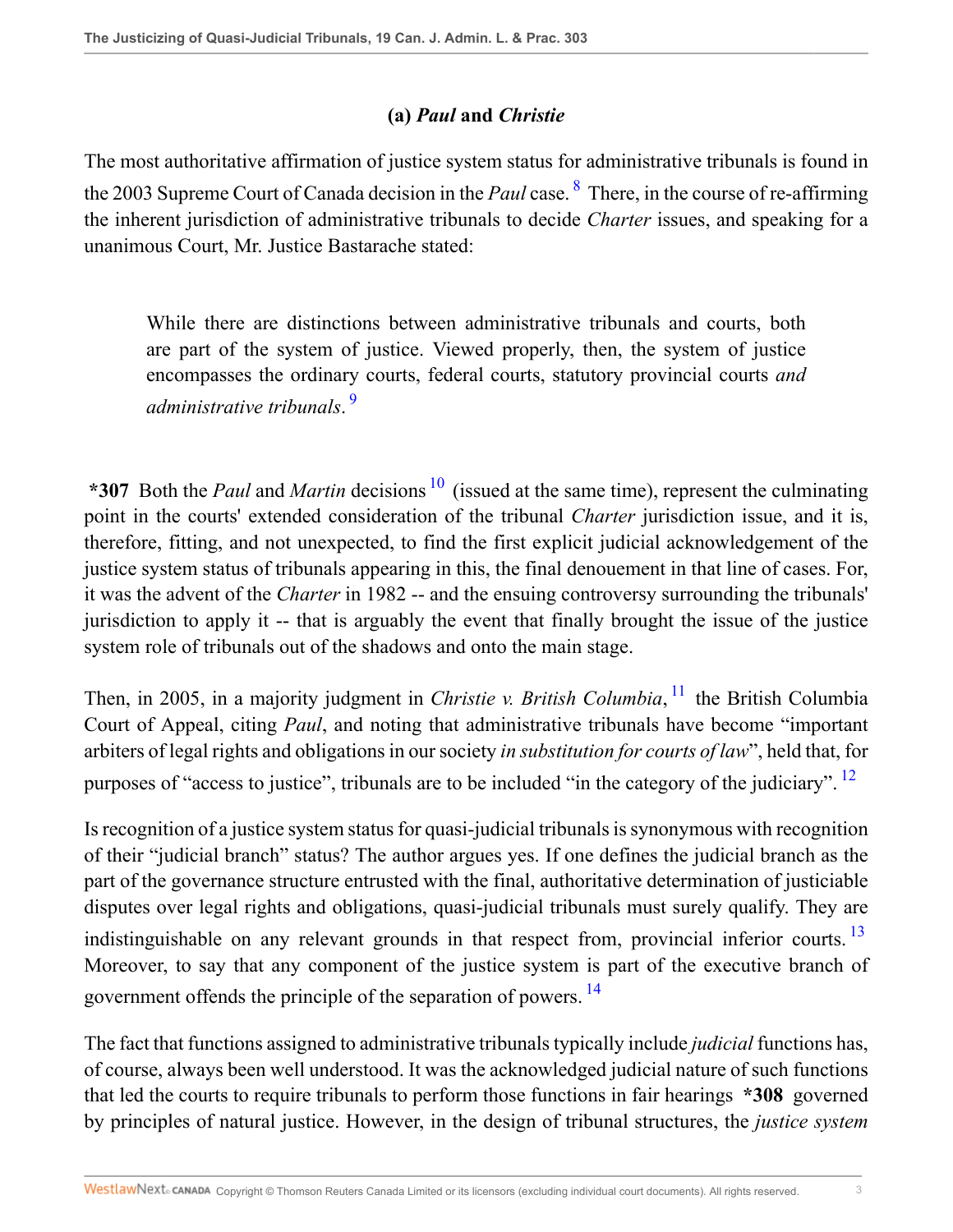<span id="page-3-0"></span>structural implications of assigning judicial functions to tribunals have rarely been influential.<sup>[15](#page-24-8)</sup> Until very recently, all administrative tribunals were considered by the governments that created them, and by the bureaucracies that administered them, to be regulatory agencies and an integral part of the executive branch of government. Within that conceptual framework, an agency's judicial function was perceived to be no more than an adjunct function, secondary to the agency's core regulatory mission. [16](#page-24-9)

<span id="page-3-1"></span>While *Paul* provided the first, explicit judicial acknowledgement of the *justice system* status of Canadian administrative tribunals, <sup>[17](#page-24-10)</sup> that **\*309** acknowledgment had been preceded by a number of unofficial pronouncements by senior members of the judiciary and by other legal system officials.

#### <span id="page-3-3"></span><span id="page-3-2"></span>**(b) Lamer, McMurtry, McLachlin,** *et al***: Tribunals as Part of the Justice System**

The point of departure for this emerging recognition of the "justice system" status of quasi-judicial administrative tribunals at the highest levels of the legal system may well have been the address by the then Chief Justice of Canada, the Honourable Antonio Lamer, to the Annual Conference of the Council of Canadian Administrative Tribunals (CCAT) in 1991. <sup>[18](#page-24-11)</sup> In his keynote speech to that Conference, the Chief Justice noted the difference between "regulatory agencies" and quasijudicial tribunals. He did not use the "quasi-judicial" label but it was that category of tribunal to which he was clearly referring. He described them as: "tribunals ... created to operate essentially as adjudicators ... in a manner that is similar to the function of the judiciary ... [and] *expected to dispense justice in the same sense as the courts of law*". The Chief Justice's conclusion was that "as a result [of the proliferation of this type of administrative tribunal], the term '*administrative justice' has become relevant*". [19](#page-25-0)

<span id="page-3-4"></span>The Chief Justice's address to the 1991 CCAT Conference marked a major departure, in two significant respects. First, it was a public acknowledgement by the then most senior member of the Canadian judiciary that there were, indeed, administrative tribunals that had been **\*310** created to operate not as regulatory agencies but as adjudicators and "expected to dispense justice in the same sense as the courts". Equally important, it constituted a public recognition by Canada's Chief Justice of the *justice system* relevance of the existence of this adjudicative category of tribunals.

<span id="page-3-5"></span>The explicit, jurisprudential conclusions in *Paul*, in 2003, and in *Christie*, in 2005, that administrative tribunals are an integral part of the justice *system* were also foreshadowed by an important public statement by Ontario's Chief Justice, the Honourable Roy McMurtry, in November 1997. In an address to the annual Conference of Ontario Boards and Agencies, he said that the time had come to recognize that the justice system was comprised of two parts: a "judicial justice system" and an "administrative justice system".<sup>[20](#page-25-1)</sup>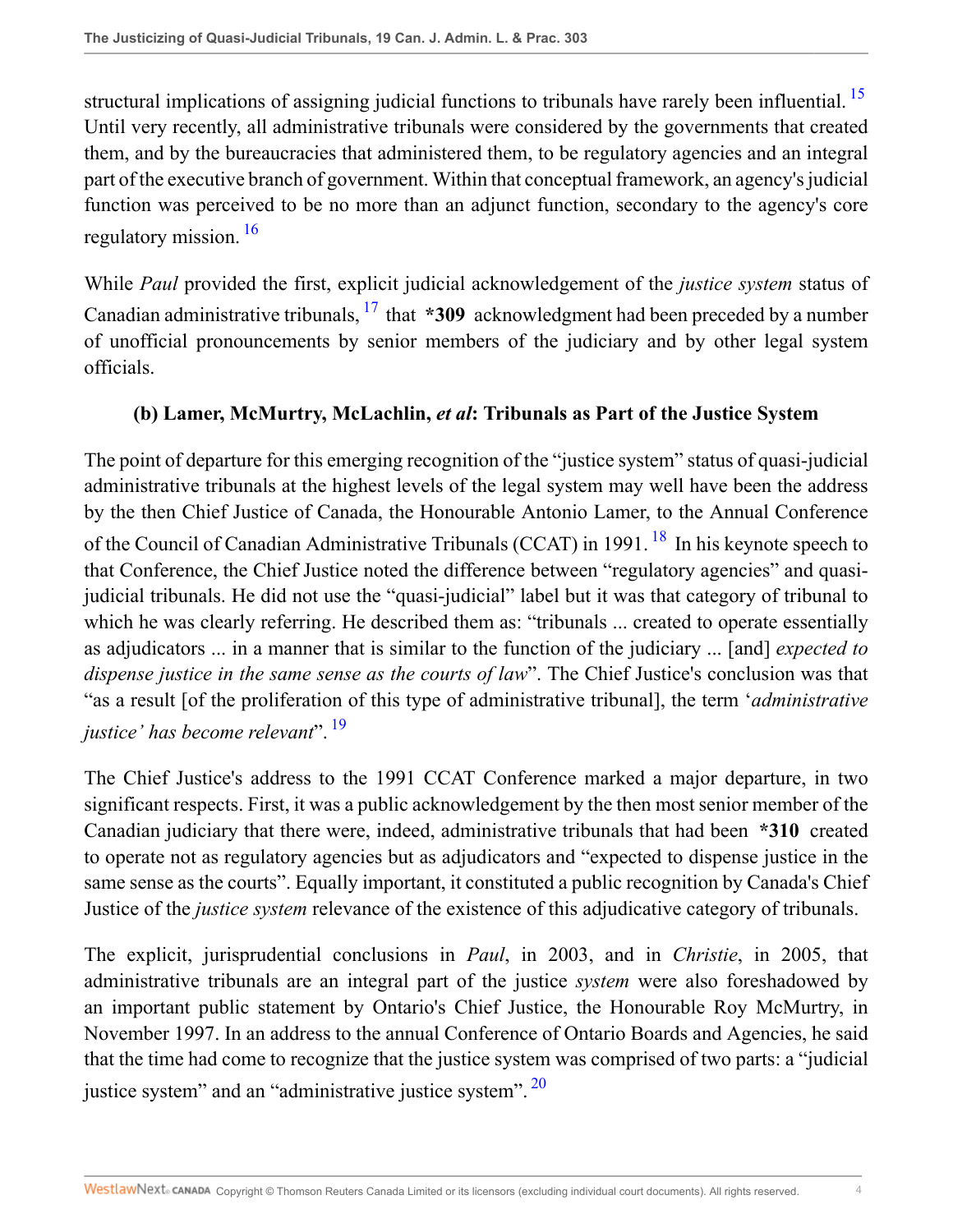In that same year, the Law Reform Commission of Nova Scotia released its final report on Nova Scotia's administrative tribunals and it was entitled "Reform of the Administrative Justice System". [Emphasis added].

A year later, in 1998, in an address to the B.C. Council of Administrative Tribunals (BCCAT), Supreme Court of Canada Justice Beverley McLachlin added another senior judicial voice to this emerging recognition of the justice system attributes of quasi-judicial tribunals. The title of her address was "*The Roles of Administrative Tribunals and Courts in Maintaining the Rule of Law*". After noting that administrative tribunals are "of two types: 1. regulatory or licensing bodies, and 2. dispute resolving bodies [that] seem to be doing what the courts have traditionally done", she made the cogent point that "... a theory of the Rule of Law that cannot account for [the latter] bodies will have a very short life".  $21$ 

<span id="page-4-0"></span>After Chief Justice McMurtry's reference to the existence of an administrative justice *system* in 1997, the idea that administrative tribunals must be seen as instruments of justice quickly became commonplace in Ontario. A year later, as we have seen, Ontario's Agency Reform Commission gave its final Report on Ontario's "agency" sector the telltale title **\*311** of "*Everyday Justice*." It also led off that Report with the keynote observation that "Regulatory and adjudicative agencies are an important part of the justice system".<sup>[22](#page-25-3)</sup>

In 2001, when the B.C. government embarked on a major project to reform its system of administrative tribunals, it labeled that project: "The Administrative Justice Project". Thereafter, in 2003, the newly elected Ontario Liberal government joined the bandwagon when, in an address to the Society of Ontario Adjudicators and Regulator's annual Medal Award dinner, the Attorney General, the Honourable Michael Bryant, told the assembled audience of tribunal members that it was time to acknowledge the existence of three justice systems: "a criminal justice system, a civil justice system and an administrative justice system".  $23$ 

### <span id="page-4-4"></span><span id="page-4-3"></span><span id="page-4-2"></span><span id="page-4-1"></span>**(c)** *Ocean Port* **and** *Bell***: Revisiting the Roles of Tribunals**

The rule of law concern that Justice McLachlin had noted in her 1997 BCCAT speech was subsequently the backdrop for two notable Supreme Court of Canada decisions in which she played a leading role. In 2001, in *Ocean Port*, [24](#page-25-5) McLachlin, who was by then the Chief Justice, speaking for a unanimous Court, appeared to characterize administrative tribunals, generically, as having a "primary policy-making function"; as having been "created precisely for the purpose of implementing government policy"; and as "ultimately [operating] as part of the executive branch of government".  $2^5$  For those tribunal reformers who had been encouraged by the emerging recognition of justice system status for Canadian quasi-judicial administrative tribunals (as suggested by Chief Justice Lamer in 1991, by Ontario Chief Justice McMurtry in 1997, and by Justice McLachlin herself in her 1998 address to the BCCAT Conference), the judgment of the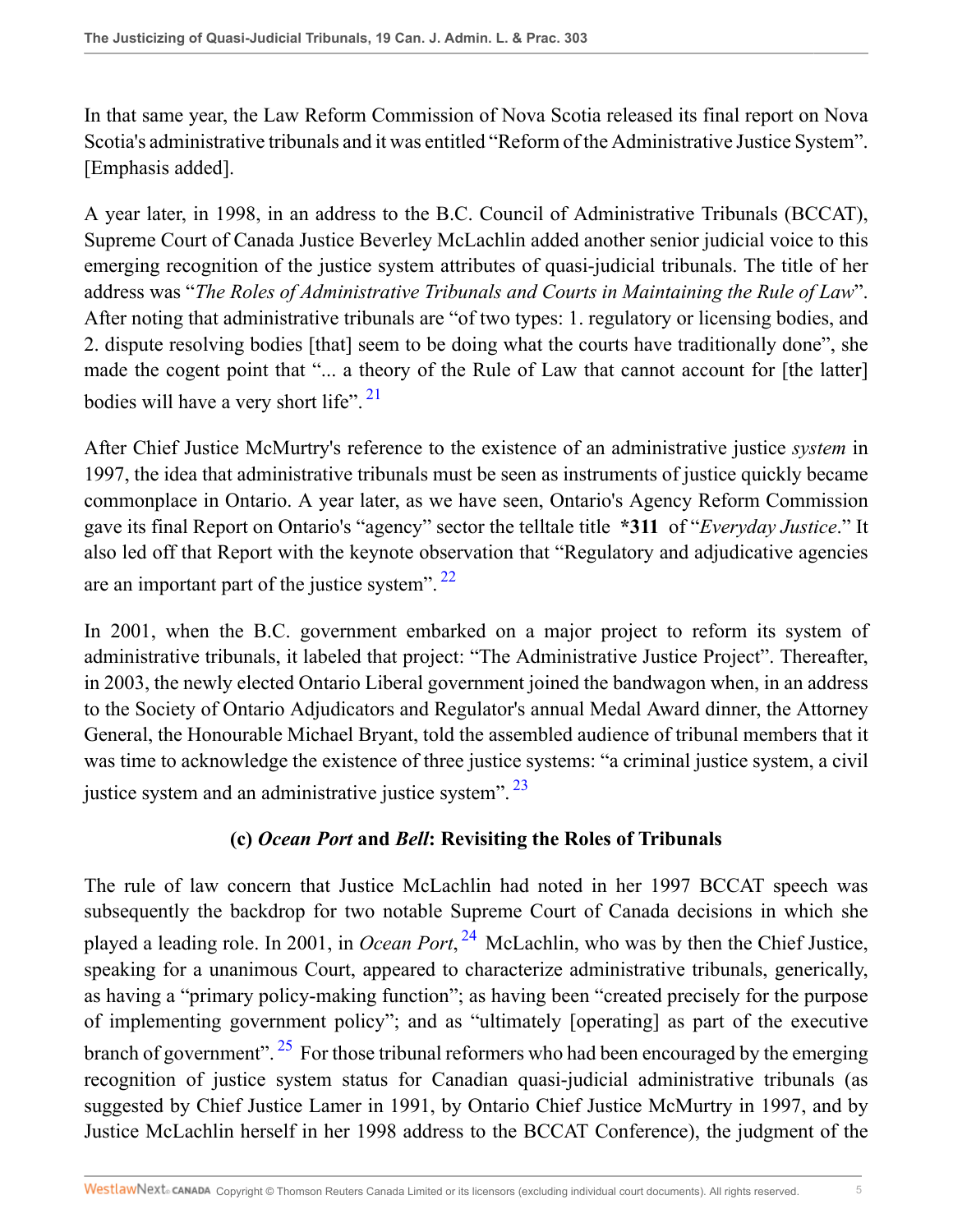<span id="page-5-1"></span><span id="page-5-0"></span>Supreme Court in *Ocean Port* seemed not just a set back but an 180 degree turn. Yet, only twoyears later, in its unanimous judgment in *Bell*, [26](#page-25-7) the Supreme Court took a major step away from the stand it appeared to have taken in *Ocean Port*. Called upon to characterize the nature of the *Canadian Human Rights Tribunal* (CHRT) for the purpose of assessing that tribunal's required degree of "independence", it **\*312** described the CHRT's "main function" as "adjudicative" and, as mentioned above, recognized explicitly that it was not involved "*in crafting policy*". [27](#page-25-8) It also, for the first time, recognized a "spectrum"  $^{28}$  $^{28}$  $^{28}$  of tribunal types ranging from those whose functions were closest to that of the executive branch of government ("quasi-*executive* tribunals"), to those, like the CHRT, whose functions most closely resembled the functions of a court ("quasi-judicial tribunals").<sup>[29](#page-25-10)</sup>

<span id="page-5-3"></span><span id="page-5-2"></span>Viewed from the vantage point of *Bell*, it seems evident that *Ocean Port*'s characterization of administrative tribunals as institutions of the executive branch, with functions that are primarily policy-making, cannot have been intended to apply generically to all administrative tribunals, but must have been intended to apply only to a limited category of tribunals -- arguably, perhaps only to those which, in her 1998 speech to the BCCAT Conference, Justice McLachlin had described as "regulatory agencies and licensing bodies". [30](#page-25-11) Although the Court in *Bell* did not use "justice system" language to describe the status of quasi-judicial tribunals, it is plainly evident from the Court's description of the role and functions of the CHRT -- the tribunal which it effectively positioned as the prototypical example of a "quasi-judicial" tribunal -- that it viewed tribunals that fall within that category to be, in fact, instruments of justice.  $31$ 

Relative to traditional administrative law analysis in Canada, the idea that there are some administrative tribunals that are as much a part of the judicial branch of government as the provincial courts is both novel and radical. And, in evaluating this new thought, it is important to examine the validity of the reasons for the historical perception that all administrative tribunals are executive branch.

### <span id="page-5-5"></span><span id="page-5-4"></span>**\*313 3. IS THE JUDICIAL BRANCH CONCEPT VALID?**

### **(a) "Tribunals" vs. "Courts" -- How Relevant Are the Differences?**

For purposes of considering whether, in light of the traditional view that the status of all administrative tribunals is exclusively executive branch, a judicial branch status for some administrative tribunals can be valid, it is important to examine the concept that administrative tribunals are instruments of justice, part of our justice system, yet nevertheless "not courts". What *is* the quintessential difference between *courts*, on the one hand, and "quasi-judicial tribunals", on the other? And is this difference in fact compatible with a justice system status for the latter?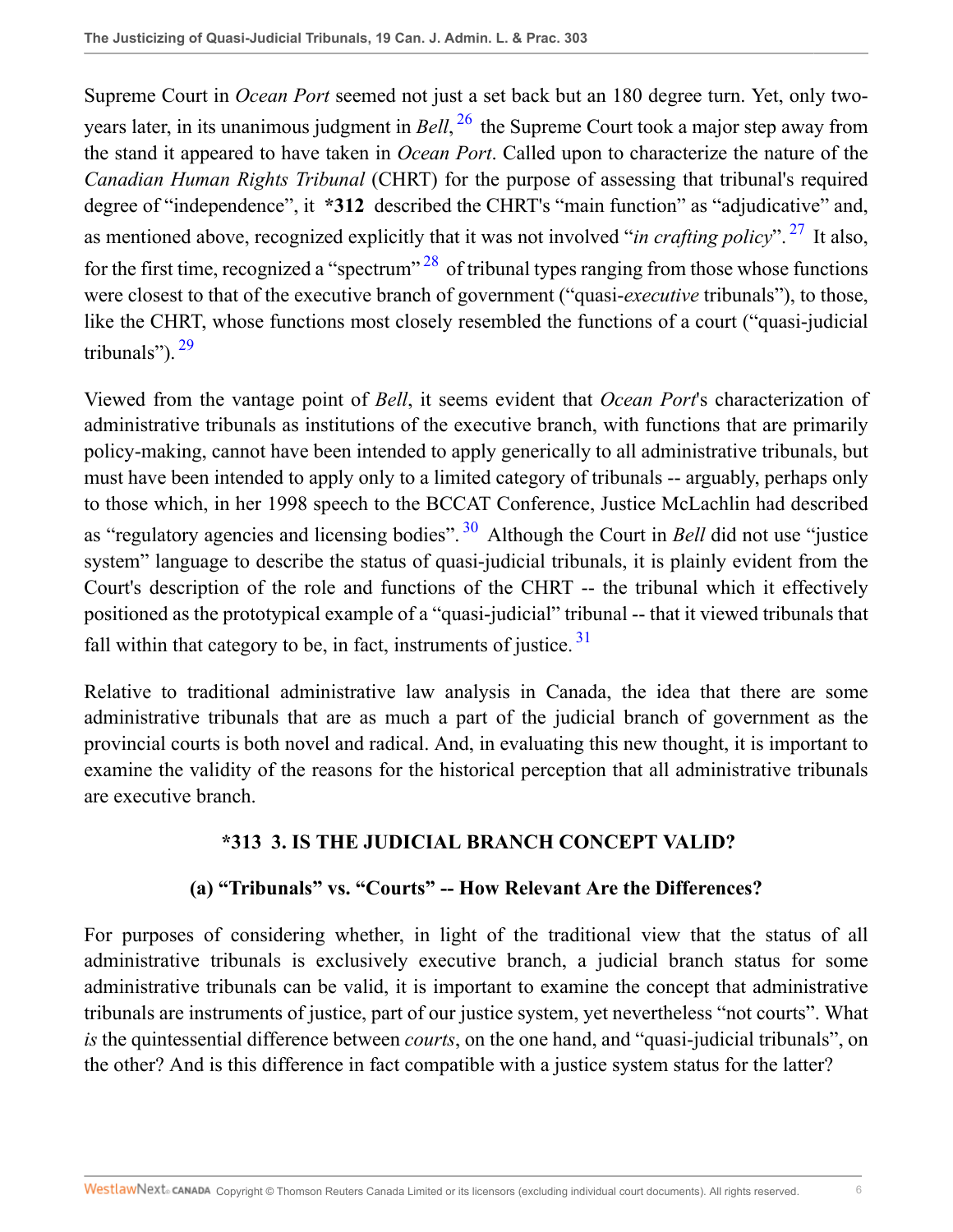As we have seen, references to the "*administrative* justice system" are now commonplace in Canadian administrative law, connoting a justice system comprised of "administrative tribunals". But, what is meant by the adjective "administrative" when applied to "tribunals"? And, indeed, what is meant by the word "tribunal" itself? The *Shorter Oxford English Dictionary* defines "tribunal" as "a court of justice; a judicial assembly". Thus, as the definition indicates, and our jurisprudence confirms, even courts may be correctly described as "tribunals".  $32$  So what do we intend when we add the adjective "administrative"? What is the content contemplated by that adjective?

<span id="page-6-0"></span>In the administrative law literature, one finds little in the way of considered analysis. As far as one can see, when we insert the adjective "administrative" before "tribunal", the main thing we seem to be signaling is that this is a tribunal that is not a "court" in the common understanding of the latter term. In short, the adjective "administrative" seems to be generally used simply to signify "non-court" -- thus, an administrative tribunal is a non-court tribunal.

In distinguishing between non-court tribunals and court tribunals, commentators have inevitably been focused on the special attributes of the former. Typically, the question is: what are the special advantages or attributes of a non-court tribunal -- a quasi-judicial administrative tribunal -- that justifies the assignment of a particular rights-determining function to it rather than to a tribunal that is in fact a court? That is: what makes a quasi-judicial administrative tribunal not a court in the ordinary sense of **\*314** the term? And, for the purposes of this paper, there is the obvious further question: is there anything in those distinctions that might prevent quasi-judicial administrative tribunals from being seen to be appropriate and effective components of a justice system?

<span id="page-6-1"></span>Historically, in Canada, both the bar and the courts had good reason for distinguishing tribunals from courts rather than the other way around. This was not only natural because of the courts pre-eminent status but it was also necessary because, in the early development of tribunals, their constitutional legitimacy depended (if they were provincial tribunals) on their being seen *not to be courts*, at least not superior courts of the kind contemplated by s. 96 of the *BNA Act*. [33](#page-25-14) However, to understand the relationships between quasi-judicial administrative tribunals and court tribunals, it is equally important to ask the reverse question: what distinguishes a court tribunal from an administrative tribunal? What is it that prevents courts from adopting the attributes and delivering the advantages of an adjudicative administrative tribunal? What is it about our ordinary courts that makes it inappropriate, or ineffective, or inefficient, to assign to them the adjudication of, say, welfare claims?

Tribunal-focused literature sometimes leaves one with the impression that the problem is simply that courts (and the judges who populate them) cannot bring themselves to condescend to the pragmatic, adjudicative processes which a high volume of highly technical, rights disputes in a specialized area typically require. But no one would seriously argue that the actual obstacle to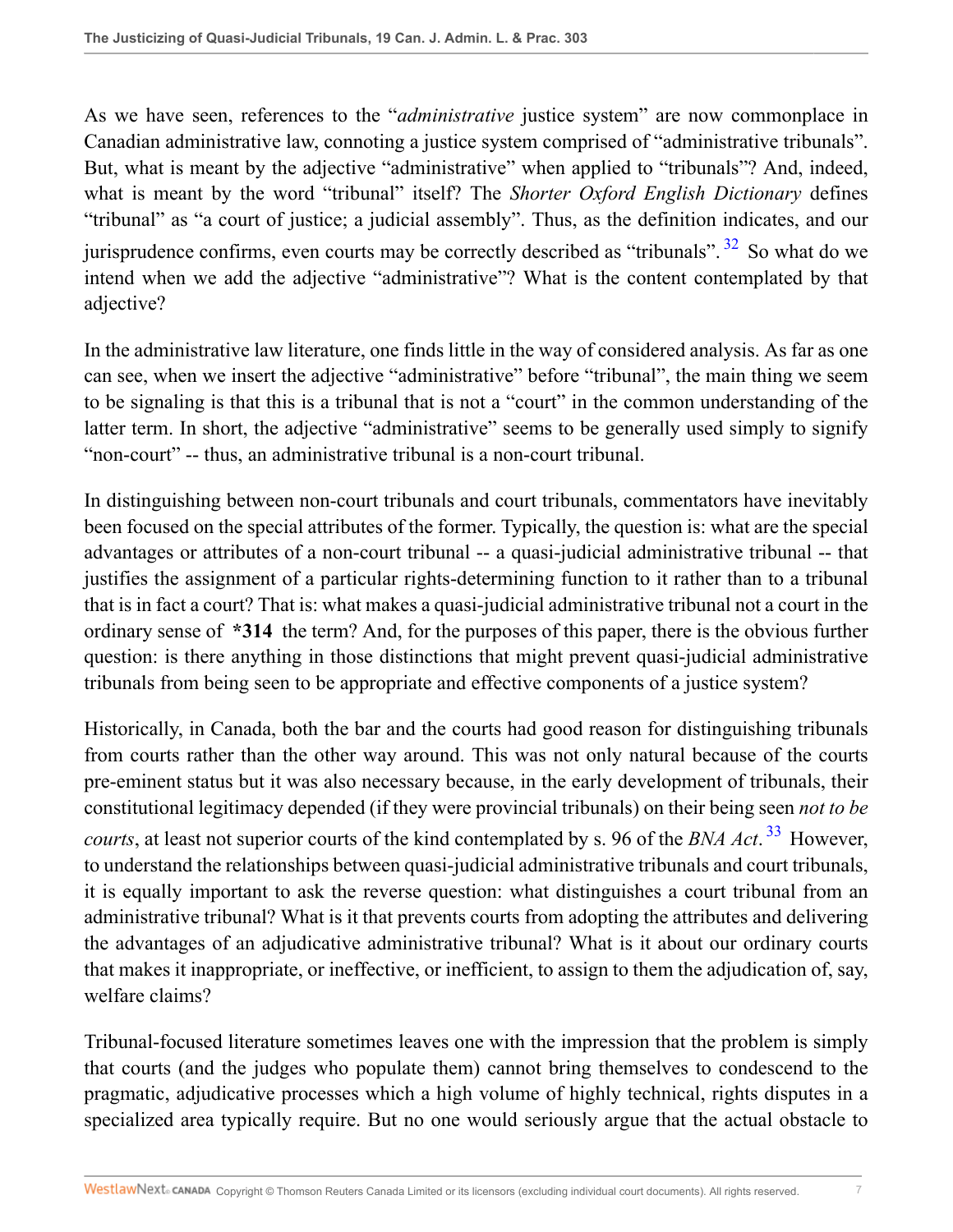more efficient adjudication by the courts could be merely a refusal of courts and judges to stoop to the kind of practicable adjudication that government statutory enterprises need and quasi-judicial tribunals provide. And, in point of fact, the problem is not attitudinal it is structural. It is rooted in the courts' central role in our constitutional arrangements and in what is required for the courts to play that role.

The core societal role of our ordinary courts is to be the supervisors and guarantors of the rule of law, the interpreters of the constitution, the maintainers of society's ultimate standards of law and procedure, the **\*315** trustees of the common law, the ultimate vindicators of individual rights and enforcers of individual obligations, and the final guardians of individual liberties. To be credible in those august, magisterial roles -- to be effective in doing all of that -- the courts must have, and must project, an appropriate *gravitas*. [34](#page-25-15)

<span id="page-7-0"></span>In order for courts to possess and project that essential *magisterial gravitas*, a number of basic institutional characteristics are implicitly required. The physical environment and regalia of their workplace must be dignified and impressive -- properly reflective of the seriousness and high purpose of the courts' role. Their procedure and process must be formal, carefully defined, and uniformly applied. They must also be the beneficiaries of a high standard of judicial qualifications and must cherish and defend an autonomous, and yes, even a lofty status, for each judge. It is the need to maintain those essential ingredients of a magisterial *gravitas*, the projection of which is indispensable to the courts' core societal role, that, for economic and other pressing reasons, effectively prevents courts from adapting themselves to the efficient, even expedient, high volume dispute resolution required by the specialized statutory enterprises that deliver such things as welfare benefits.

Nonetheless, the fact that high volume, dispute resolution in a specialized statutory enterprise does not require an adjudicative institution with the magisterial *gravitas* -- or the budget -- of a court does not mean that such institutions cannot be an integral part of the justice system. Like the courts, quasi-judicial tribunals determine citizens' legal rights and obligations through the authoritative adjudication of justiciable disputes, and this has always been the core component of a justice system's role. Thus, the administrative justice system is a *gravitas*-free adaptation of the traditional, magisterial justice system, but it is a justice system nonetheless -- a "no-frills" version, if you will, but, at its core, the same thing. [35](#page-26-0)

## <span id="page-7-1"></span>**\*316 (b) The Historic Reasons for the Failure to Recognize the Justice System Status of Quasi-Judicial Tribunals**

# *(i) Introduction*

In the minds of Canadian lawyers and academics, not to mention governments and bureaucrats, the idea that administrative tribunals, or at least some of them, are instruments of justice and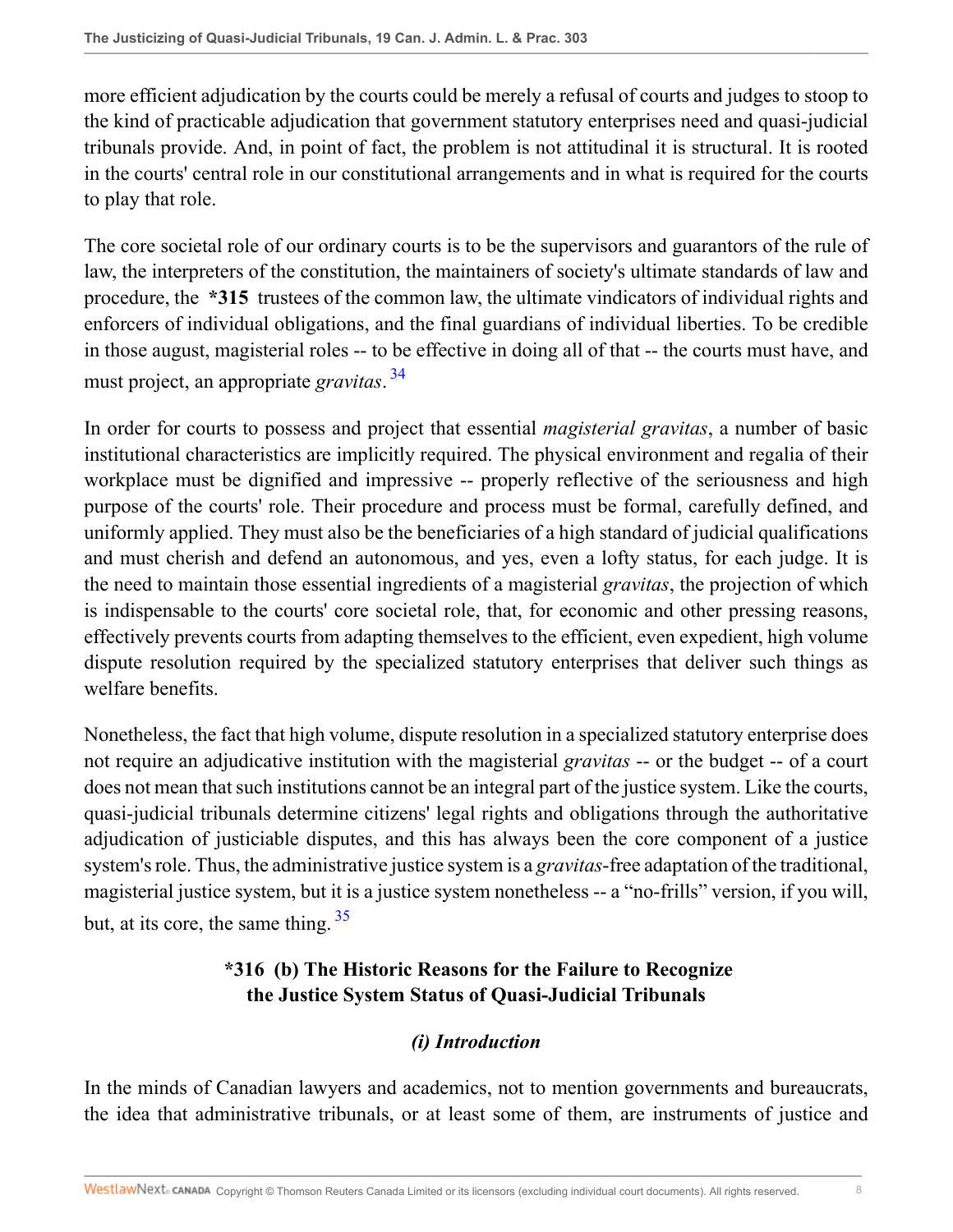<span id="page-8-0"></span>part of our justice system was a remarkably slow starter. Québec was something of an exception, as administrative *justice* became part of the currency of academic thought in Québec at least by 1971.<sup>[36](#page-26-1)</sup> But, in the rest of Canada, even in 2006, we continue to find the attribution of justice system status for administrative tribunals by the Chief Justice of Ontario, by two Chief Justices of Canada, by the Supreme Court of Canada in *Paul*, and by the B.C. Court of Appeal in *Christie* to be -- what can one say -- a bit unexpected? And, in examining the validity of the view that at least some administrative tribunals are, indeed, part of the justice system, it is important to understand why it has taken until the 21st century in Canada for what seems a perfectly obvious perception to surface.

#### <span id="page-8-2"></span><span id="page-8-1"></span>*(ii) The contrast with the U.S. and the U.K***.**

The different experience in the United States, where some Americans understood the point very early, provides an illuminating contrast. The Roosevelt administration's policy of assigning adjudicative powers to political appointees in its "New Deal" agencies was strongly resisted during the 1930s and early 40s by the forces of civil libertarianism, as well as by the Republicans.<sup>[37](#page-26-2)</sup> The outcome of that resistance can be seen in the 1946 Federal *Administrative Procedures Act* (*APA*) which established that the adjudicators of justiciable issues in Federal Agencies must be fully tenured "Administrative Law Judges", selected by an independent **\*317** body through a rigorous and competitive selection process, and appointed, effectively, for life. <sup>[38](#page-26-3)</sup>

In the U.K., the administrative justice system issue appears to have been first confronted circa 1973. Twenty-seven years after the enactment of the American *APA*, but still 18 years before Chief Justice Lamer's careful suggestion to his CCAT audience that the concept of "administrative justice" should be considered to be at least relevant, the venerated, English administrative law professor, W.A. Robson, addressed the issue. He pointed out that while the number of administrative tribunals in the U.K. was "growing apace", there had still been no discussion of the "principles that should inform a system of administrative justice", that "neither Parliament nor the government had felt able to rise to the height of a general proposition on this vital subject" and so had "failed to evolve a coherent system of administrative justice". <sup>[39](#page-26-4)</sup>

<span id="page-8-6"></span><span id="page-8-5"></span><span id="page-8-4"></span><span id="page-8-3"></span>Notwithstanding these developments in the U.S. and the U.K, the idea of a *system* of administrative *justice*, coherent or otherwise, had not taken hold in Canada (other than in Québec), <sup>[40](#page-26-5)</sup> even within the ranks of **\*318** academe. And, now, in 2006, it remains true -- to adapt the words of Professor Robson's description of the situation in the U.K. in 1973 -- that no Canadian government (with, as the author has said, the singular exception of the Québec government),  $^{41}$  $^{41}$  $^{41}$  has ever felt able "to" rise to the height of any general proposition concerning the principles that should inform a system of administrative justice". [42](#page-26-7)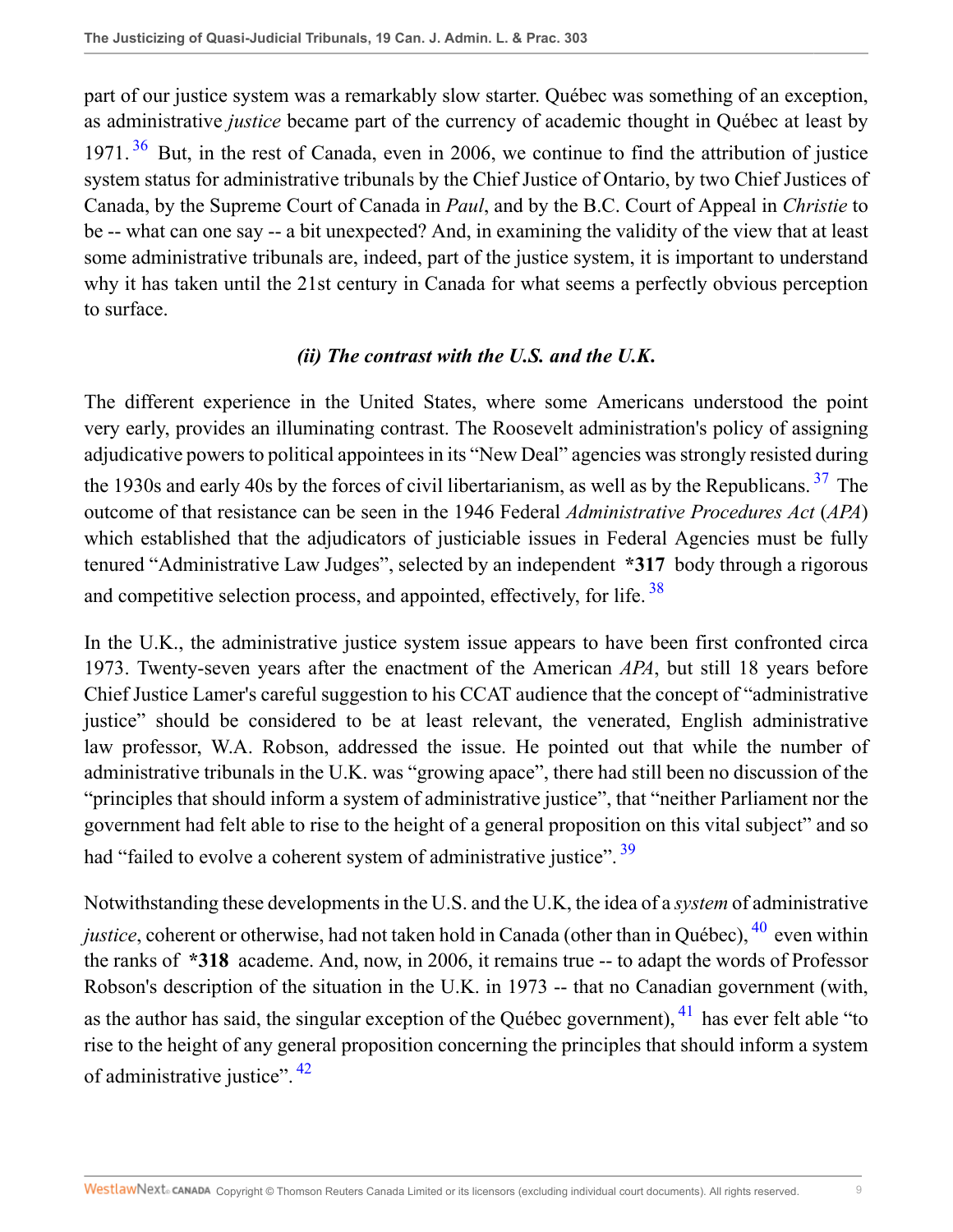The reasons for this failure are to be found in at least four historic, seminal features of the Canadian administrative law landscape.

#### *(iii) The reasons*

#### <span id="page-9-0"></span>**A. The Diceyan distraction**

Prominent amongst the reasons for delayed recognition of the justice system status of quasijudicial tribunals is what one might call the "Diceyan distraction". Within the ranks of Canadian administrative law academics and the Canadian judiciary, the focus of interest concerning administrative tribunals has been principally the arguments between progressive proponents of modern administrative tribunals in their regulatory agency guise, on the one hand, and the conservative adherents to the iconic Professor Dicey's late-19th century rule of law questioning of the *legitimacy* of such tribunals,  $43$  on the other.

<span id="page-9-1"></span>**\*319** The Diceyan argument was particularly distracting because, during the formative period of Canadian administrative law, <sup>[44](#page-26-9)</sup> its adherents included the Canadian courts. As a result, it has been the relationship between courts and tribunals -- the degree of deference owed by the courts to these upstart tribunals, and the tribunals' degree of independence from the self-absorbed courts -- that was long the issue of overriding interest for Canadian administrative law scholars, tribunals and courts. With that issue at the forefront, and with the emphasis which that issue placed on the distinctions between tribunals and courts, there was little occasion or desire to take notice of the awkward fact that a significant proportion of such tribunals had been assigned a purely adjudicative, justice system function that was, in point of fact, effectively indistinguishable from the adjudicative function of the courts. [45](#page-26-10)

For purposes of this paper, the question then presents itself as to whether recognition of a justice system/judicial branch status for quasi-judicial tribunals can be reconciled with Dicey's classic, rule of law theory about their inherent illegitimacy in justice system terms. In the author's view, the answer is clear. It can be so reconciled *if* the recognition of justice system status is followed by an appropriate justicizing of the tribunals' structures. For, it is the assignment of *de facto* justice system roles to organizations that are not structurally *justicized* that may be seen to be at the bottom of Dicey's rejection of the rule of law legitimacy of administrative tribunals.

#### <span id="page-9-2"></span>**B. Section 96**

A second major reason for the delayed recognition of the quasi-judicial tribunals' justice system role is uniquely Canadian: the influence of the constitutional division of powers in the *BNA Act* and the fact that the constitutional validity of provincial administrative tribunals depends on establishing that they are not s. 96 courts. In that context, particularly **\*320** in the early stages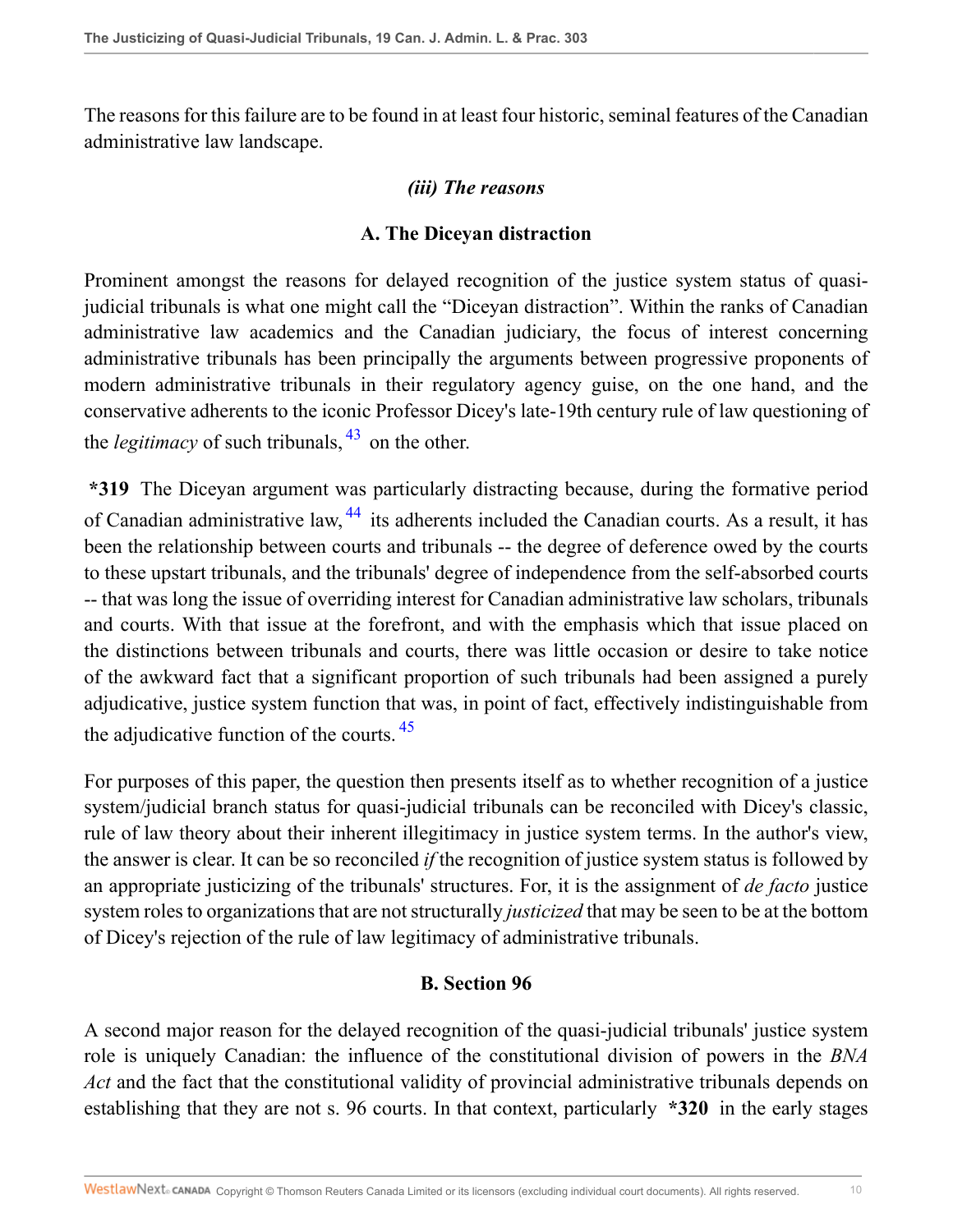of tribunal development when tribunals were novel and in many quarters controversial, the idea that a tribunal was an instrument of justice and part of the justice system was the last thing that its proponents would want to suggest. If the provincial tribunals were to survive and to flourish, it was the *difference* between tribunals and courts that, as a tactical matter, counsel -- and the courts -- had to emphasize and perhaps even embellish.

The s. 96 issue is no longer a practicable concern for tribunal proponents. Recent decisions of the Supreme Court of Canada, in which the constitutionality of the assignment of judicial functions to administrative tribunals in light of s. 96 has been considered from a modern perspective, have embraced a wide margin of flexibility in the analysis respecting the relationship between the assigned functions and s. 96 courts.  $46$  These decisions may be seen to make ample constitutional room for most of the justice system adjudicative tribunals now in place, and for any that one could reasonably contemplate being established in the future. <sup>[47](#page-27-1)</sup>

### <span id="page-10-3"></span><span id="page-10-2"></span><span id="page-10-1"></span><span id="page-10-0"></span>**C. Canada's long-standing acceptance of tradition and duty as sufficient guarantors of judicial independence**

A third reason for the delay in the recognition of the justice system status of quasi-judicial tribunals is the fact, surprising to the modern eye, **\*321** that it was not until the Supreme Court's 1985 decision in *Valente* [48](#page-27-2) that the nature of the *structural* relationships between "independent" adjudicators and governments were seen by Canadian lawyers or courts to be even relevant to the independence issue. In the pre-*Valente* era, while specific provisions in the *BNA Act* [49](#page-27-3) protected the independence of superior court judges, the independence of provincial court judges and tribunal adjudicators depended entirely on two, common law guarantors of independence, neither of which was structural. One was *tradition* -- the Anglo-Canadian tradition of governments voluntarily staying their hands when it came to interference with adjudicators -- and the other, *duty* -- the professional and ethical personal duty of individual adjudicators to make independent decisions without regard for their personal, structural dependency. Thus, prior to *Valente*, Canadian lawyers, academics and judges would not have seen the executive branch *locus* of quasi-judicial adjudicators, or their dependency on the line ministries in whose bosoms they reside, as presenting justice system issues. At that time, whether tribunals were perceived to be part of the judicial branch or the executive branch would have made no practical difference, as, in either case, their judicial independence would have been considered secure. At the time of writing this paper, in the year 2006 - 21 years after *Valente* -- the latter statement seems barely credible, but the historical evidence that structural safeguards for the independence and impartiality of provincial court judges or adjudicative tribunals were, until 1985, uniformly considered to be unnecessary, is clear.

<span id="page-10-5"></span><span id="page-10-4"></span>To fully understand the seminal impact on the concept of judicial independence in Canada of Mr. Justice LeDain's judgment in *Valente*, [50](#page-27-4) one must first examine the decision in the lower court - the decision of the Ontario Court of Appeal (*Valente (No. 2)*). [51](#page-27-5) On the question of what **\*322**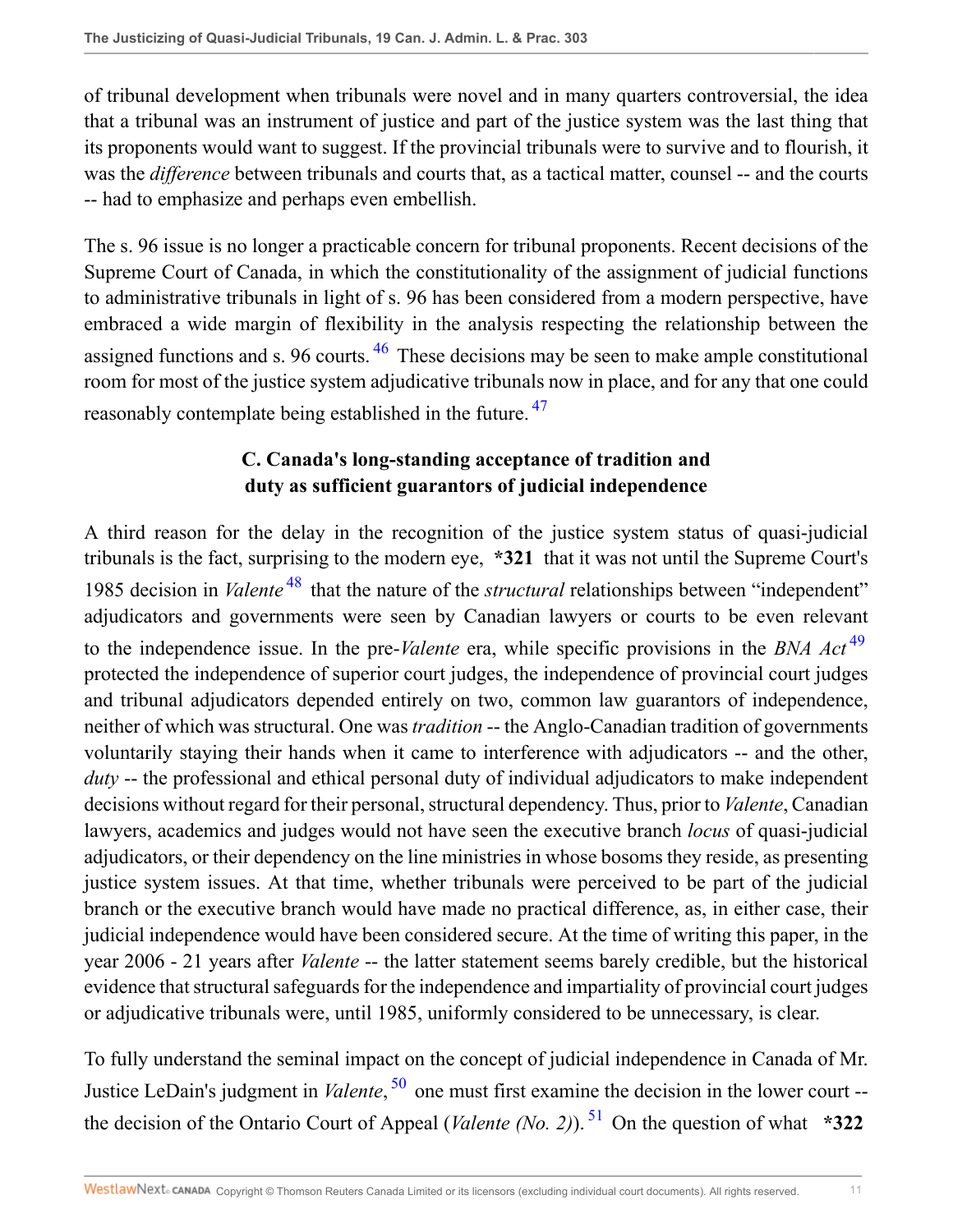<span id="page-11-0"></span>constitutes judicial independence, the Le Dain judgment flatly disagreed with the unanimous view of a five-member panel of the Ontario Court that arguably comprised the most prestigious group of Ontario justices ever assembled on one judicial panel. [52](#page-27-6)

The resort to a five-member panel and the recruitment to it of the Court's most distinguished members reflected the seriousness with which the Ontario Chief Justice viewed the *Valente* issue. For the first time in the history of the Province, the independence of Ontario provincial court judges had been put in question. The accused, Valente, was asking the Court of Appeal to find that, for a number of reasons, Ontario's provincial court judges failed to meet the independence requirement under s. 11(d) of the then newly minted *Canadian Charter of Rights and Freedoms*.

<span id="page-11-1"></span>The Ontario Court's unanimous judgment rejecting that argument was written by the Chief Justice. It begins by making it abundantly clear that there is no question in the Court's mind as to the *importance* of judicial independence. "Judicial independence", Chief Justice Howland wrote, "is, like the rule of law, one of the cornerstones of our legal system".  $53$  The judgment then traces the history of the concept of judicial independence in Ontario (a history that one assumes will have been largely replicated in the rest of the country). <sup>[54](#page-27-8)</sup>

<span id="page-11-3"></span><span id="page-11-2"></span>Judicial independence, even of judges -- in England, first established by the *Act of Settlement* in 1701 was a relatively late blooming **\*323** concept in Canada. It was not until the 1840s, that all superior court judges in Upper Canada held their offices during good behaviour, <sup>[55](#page-27-9)</sup> and the independence of provincial court judges was truly late in arriving. In Ontario, for example, provincial court appointments continued to be explicitly "at pleasure" until 1952, and, after 1952, newly appointed judges served a two-year probation period that was not eliminated until 1968. Moreover, in 1982, at the time that Mr. Valente was first charged and convicted of a Highway Traffic offence, it was still true that provincial court judges, whose tenured term ended at age 65, could be appointed, at the discretion of the Attorney General, to serve *at pleasure* for another ten years. <sup>[56](#page-27-10)</sup> The availability of these discretionary, at-pleasure appointments was one of the principle grounds for Mr. Valente's challenge of the independence of Ontario judges.

<span id="page-11-8"></span><span id="page-11-7"></span><span id="page-11-6"></span><span id="page-11-5"></span><span id="page-11-4"></span>*Valente (No. 2)* is of particular historical interest. It was the first Canadian case in which the common law content of the concept of judicial independence was explicitly considered as it applied to judges.<sup>[57](#page-28-0)</sup> And it affirmed the non-structural, duty-based, tradition-reliant concept of judicial independence that the Supreme Court of Canada had applied to administrative tribunals in its 1980 decision in *MacKay*. [58](#page-28-1) In *Valente (No.* **\*324** *2)*, the Ontario Court of Appeal officially recognized tradition and duty as sufficient guarantors of judicial independence even for actual judges, <sup>[59](#page-28-2)</sup> and even when that requirement was clearly a constitutional requirement, as it had not been in *MacKay*. [60](#page-28-3)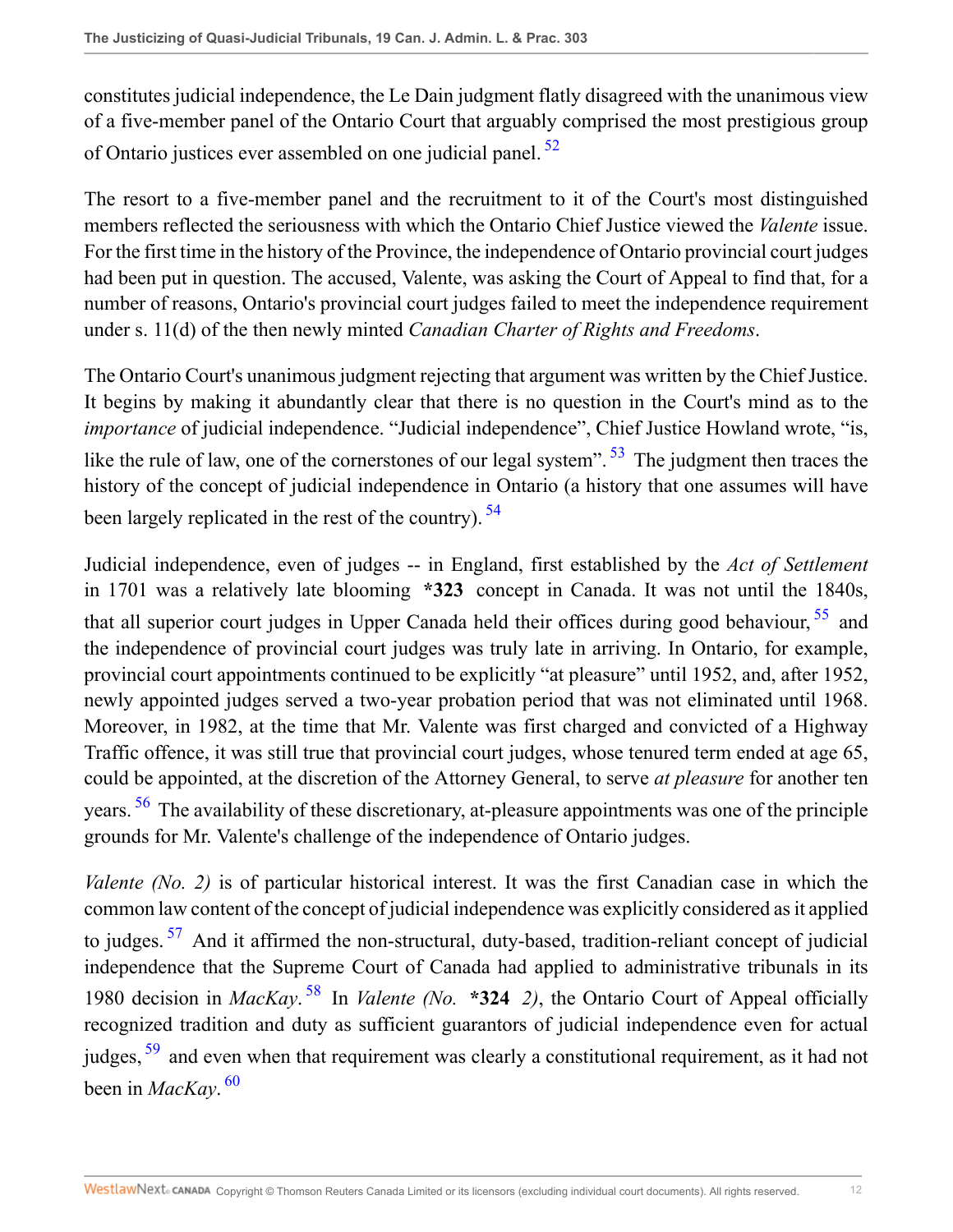More significantly, however, the Court of Appeal's unanimous and unblinking acceptance in *Valente (No. 2)* of that non-structural view of the guarantors of independence was the provoking catalyst for Mr. Justice LeDain's seminal, contrary analysis two-years later. That analysis led a unanimous Supreme Court to finally found a concept of judicial independence for courts and tribunals that is grounded not in judicial duty and systemic tradition but in objective, structural guarantees.

<span id="page-12-0"></span>One can safely assume from the distinguished and lengthy private-practice provenance of the five judges who joined in the Court of Appeal's judgment in *Valente (No. 2)*, <sup>[61](#page-28-4)</sup> that the judgment will have faithfully reflected the concept of judicial independence implicitly understood **\*325** by at least the Ontario bar through the long years of their respective careers. It was a judgment that was entirely congruent with Justice Ritchie's largely duty-based concept of independence for administrative tribunals in *MacKay*, [62](#page-28-5) and one that relied extensively on the importance of *tradition* as the other guarantor of independence. Because the judgment makes the nature of the Canadian, pre-*Valente*, mainstream legal culture's understanding of the non-structural nature of the guarantors of judicial independence so clear -- an understanding that, even from this short distance, only 21-years later, seems archaic, arguably to the point of being quaint -- and also because it is an almost unique record of that understanding, a number of passages will be quoted *in extenso*. [63](#page-28-6)

<span id="page-12-2"></span><span id="page-12-1"></span>... Having considered the historical development of judicial independence in England and in Canada, *it is necessary to refer to the importance of traditions*. Quite apart from the Constitution or any statutory provisions, tradition has been an important factor in preserving judicial independence both in England and in Canada. In England, a majority of the judges can be removed by the Lord Chancellor, who is an active member of the Government. However, the high tradition of the office of Lord Chancellor has resulted in very few abuses of this power. As Hogg states in his text Constitutional Law of Canada (1977) at 120:

The independence of the judiciary has since become such a powerful tradition in the United Kingdom and Canada that there may be little point in a fine analysis of the language of the provisions by which it is formally guaranteed.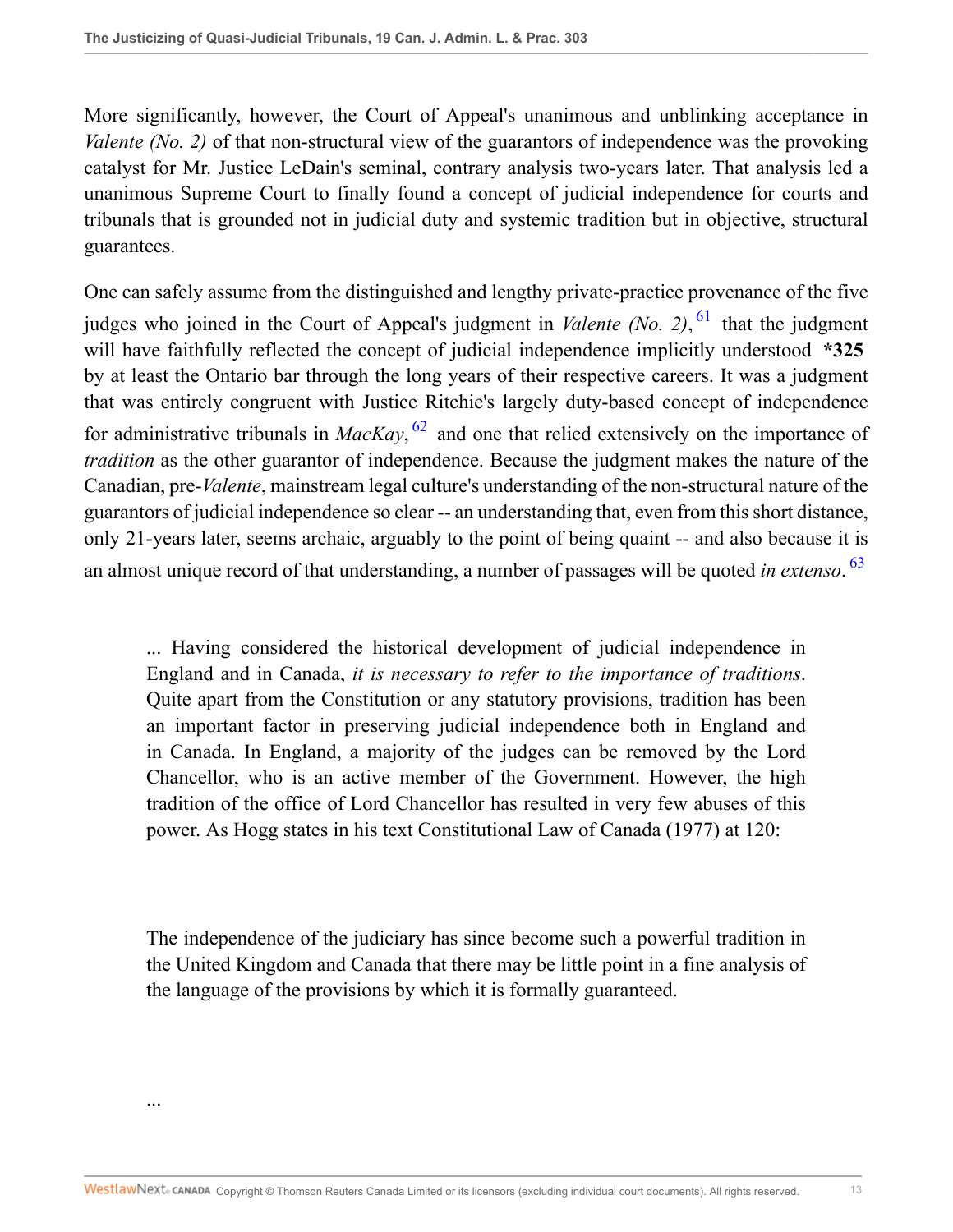The question that now has to be determined is whether a reasonable person, who was informed of the relevant statutory provisions, their historical background *and the traditions surrounding them*, after viewing the matter realistically and practically would conclude that a provincial court judge sitting as Judge Sharpe was to hear the appeal in this case was a tribunal *which could make an independent and impartial adjudication* ....

... Appointments at pleasure are a matter of concern where independence is concerned. However, as already noted, a tradition has been established by the present Attorney-General over the last seven years only to make such reappointments on the recommendation of the chief judge of the appropriate provincial court. I do not consider this provision as to reappointments at pleasure to be of sufficient gravity as to lead a reasonable man to conclude that the tribunal was not independent and impartial, particularly in the light of the tradition which has been established by the Attorney-General ....

**\*326** ... In my opinion, none of the powers above referred to ... would be viewed by the reasonable man as being of sufficient importance as to impair the independent adjudication of a provincial court judge ....

... On the hearing of this appeal, no submission was made that the Attorney General in his role as prosecutor interfered in any way with the sittings of the court, its lists, or the process of adjudication ....

... I have reached the conclusion that the concerns raised by the counsel for the respondent neither singly nor collectively would result in a reasonable apprehension that they would impair the ability of Judge Sharpe to make an independent and impartial adjudication. In my opinion, the provincial court in this province is as a matter of law an independent tribunal. Judge Sharpe sitting as a member of the court was independent, and as has been noted earlier, he was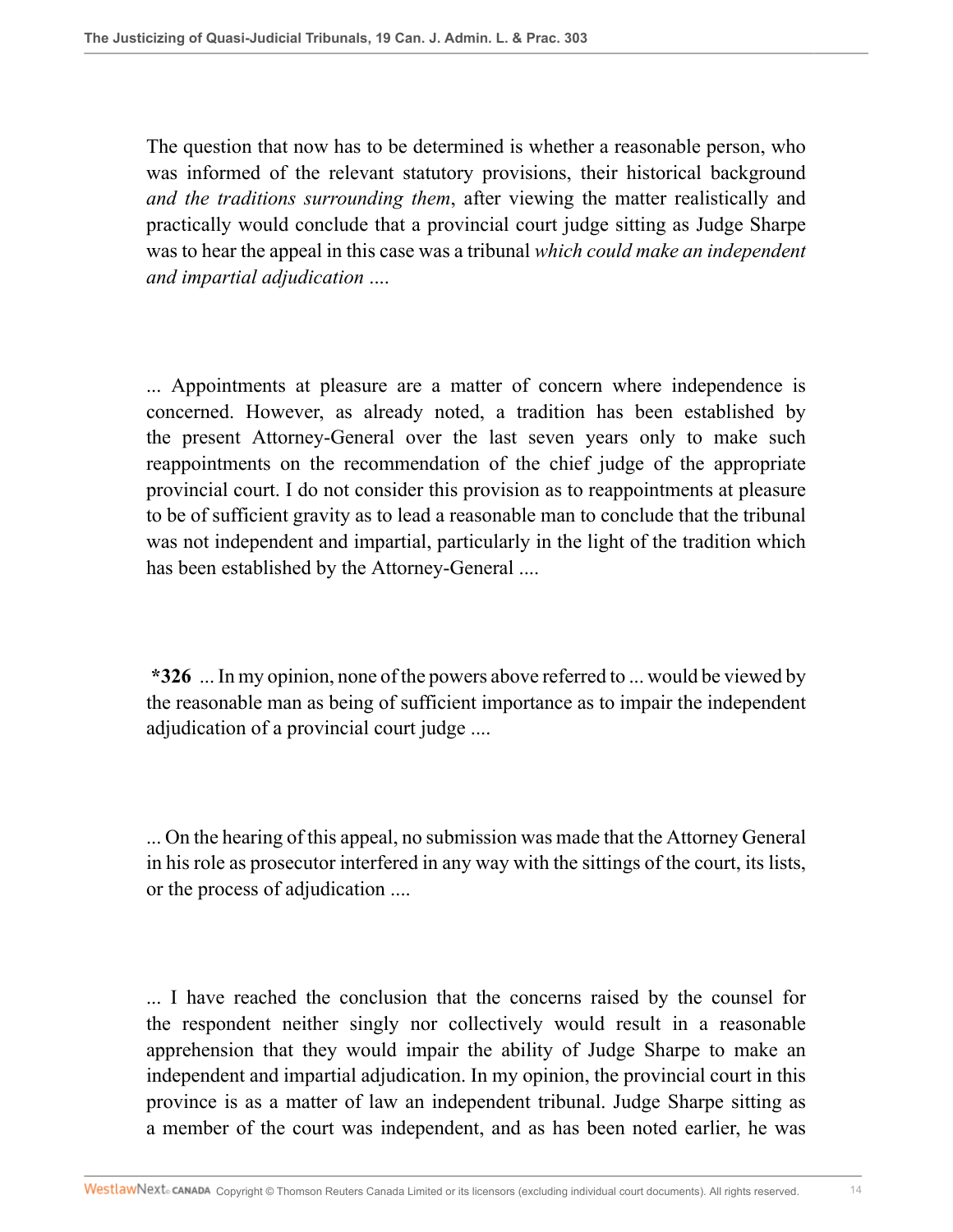impartial. Therefore, the respondent appeared before an independent and impartial tribunal within the Charter.

Given the understanding of the duty-based, tradition reliant nature of independence guarantees so clearly reflected in these passages, and considering the illustrious reputation of the five Ontario judges who endorsed that understanding, it is apparent that the Supreme Court of Canada's considered rejection of that understanding on the appeal of Chief Justice Howland's decision marked an historic and abrupt sea change in one of the foundational principles of Canadian justice. For there is no mistaking the fact that LeDain J. (also from Ontario but from an academic rather than a practice background), and his Supreme Court colleagues, were fully aware that they were staking out a major point of departure from the traditional understanding of the concept of judicial independence in Canadian law. After quoting from the passages in Chief Justice Howland's judgment that identified tradition as the principle support of judicial independence, Justice LeDain emphasized his understanding of that point by his own additional reference <sup>[64](#page-28-7)</sup> to the following statement to the same effect from Lord Denning's book, *The Road to Justice:* [65](#page-28-8)

<span id="page-14-1"></span><span id="page-14-0"></span>The County Court judges have some measure of protection but the stipendiary magistrates and the justices of the peace have no security of tenure at all. They hold office during pleasure ....

Nevertheless, although these lesser judges can theoretically be dismissed at pleasure, the great principle that judges should be independent has become so ingrained in us that it extends in practice to them also. They do in fact hold office during good behaviour and they are in fact only dismissed for misconduct. If any Minister or Government Department should attempt to **\*327** influence the decision of any one of them, there would be such an outcry that no Government could stand against it.

<span id="page-14-2"></span>It is apparent, therefore, that Justice LeDain understood the point very well. He understood it, but he wasn't buying it. The new constitution had opened a modern constitutional era in Canada in which it was no longer acceptable to leave a foundational constitutional imperative like the independence of the judiciary ultimately dependent on mere tradition. While tradition might restrain interference with judicial independence, it could not, Justice LeDain said, "supply the essential conditions of independence". For that, "specific provisions of law" were necessary. <sup>[66](#page-28-9)</sup>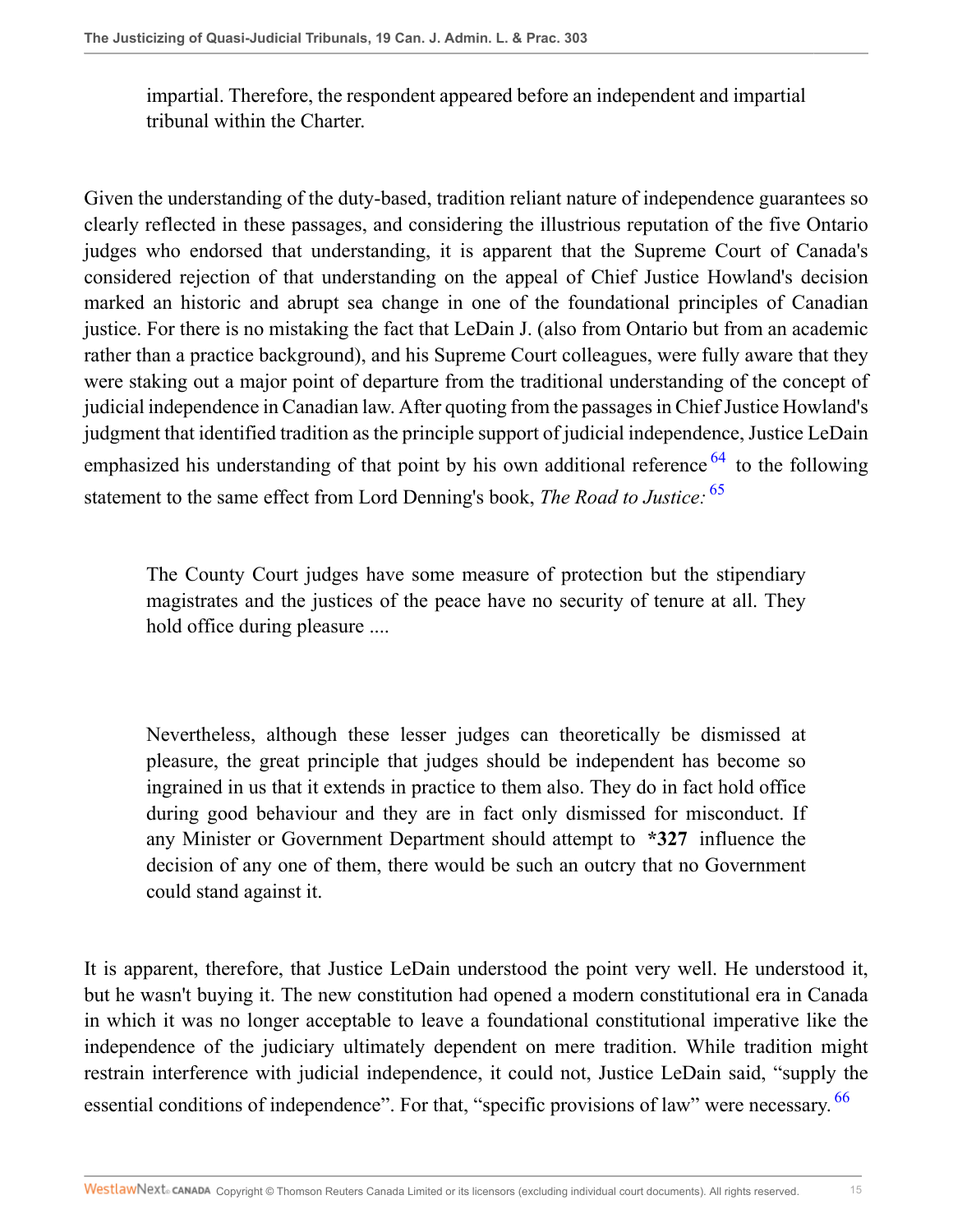And it is that understanding of judicial independence, as articulated by LeDain in *Valente*, that now prevails: an independence that must be assured by objective, structural guarantees of the three "conditions" of independence: security of tenure, financial security and administrative control.

Of course, LeDain's decision in *Valente* dealt only with the concept of tribunal independence as that concept was constitutionally mandated by s. 11(d) of the *Charter*. The *Valente* decision could not be seen as necessarily changing the *common law* of judicial independence applicable in the absence of any explicit constitutional or quasi-constitutional requirement. It particularly could not be seen to be doing so for *administrative* tribunals because, while it was addressing language in s. 11(d) that encompassed tribunals that were not necessarily courts, nevertheless the issue the Court actually had before it in *Valente* was the independence of a provincial court judge.

<span id="page-15-2"></span><span id="page-15-1"></span><span id="page-15-0"></span>However, subsequent decisions of the Supreme Court -- *Généreux*<sup>[67](#page-28-10)</sup> overruling *MacKay*<sup>[68](#page-28-11)</sup> with respect to court martial tribunals; *Matsqui* **\*328** <sup>[69](#page-29-0)</sup> extending the *Valente* principles to tribunals not protected by constitutional independence requirements; and others -- have eventually entrenched the *Valente* principles of structural guarantees of judicial independence as applicable to both provincial court judges and quasi-judicial tribunals and their members, whether or not there is any constitutional or quasi-constitutional independence requirement. *Matsqui*, a decision that is now only 11-years old, marked the beginning of the modern common law of judicial independence of quasi-judicial tribunals in which objective structural guarantees are now understood to be the fundamental, independence prerequisites.

Thus, prior to *Valente* there was no basis in our law nor, as the reaction of the prestigious panel of former practitioners in *Valente (No. 2)* makes clear, any disposition within our legal culture, for being at all concerned with the dependent structural relationships between quasi-judicial tribunals and governments inherent in a tribunal's executive branch status. But, after *Valente*, and certainly after *Généreux* and *Matsqui*, that issue can no longer be ignored.

### **D. The entrenched countervailing interests of the executive branch**

The fourth reason the Canadian administrative law system ignored the inherent, justice system status of quasi-judicial tribunals for so long is the fact that continuing to characterize tribunals as regulatory agencies and part of the executive branch (and *not* as instruments of justice) serves fundamental and deeply entrenched interests of the executive **\*329** branch of government in maintaining *de facto* control of such tribunals.

Historically, of course, there has never been any shortage of government and ministry *claims* that tribunals are independent. The *rhetoric* of tribunal independence is in fact ubiquitous. The *perception* that tribunals operate at arms length from government -- and the government's public promise that they will be allowed to do so -- is what makes tribunal decision-making as acceptable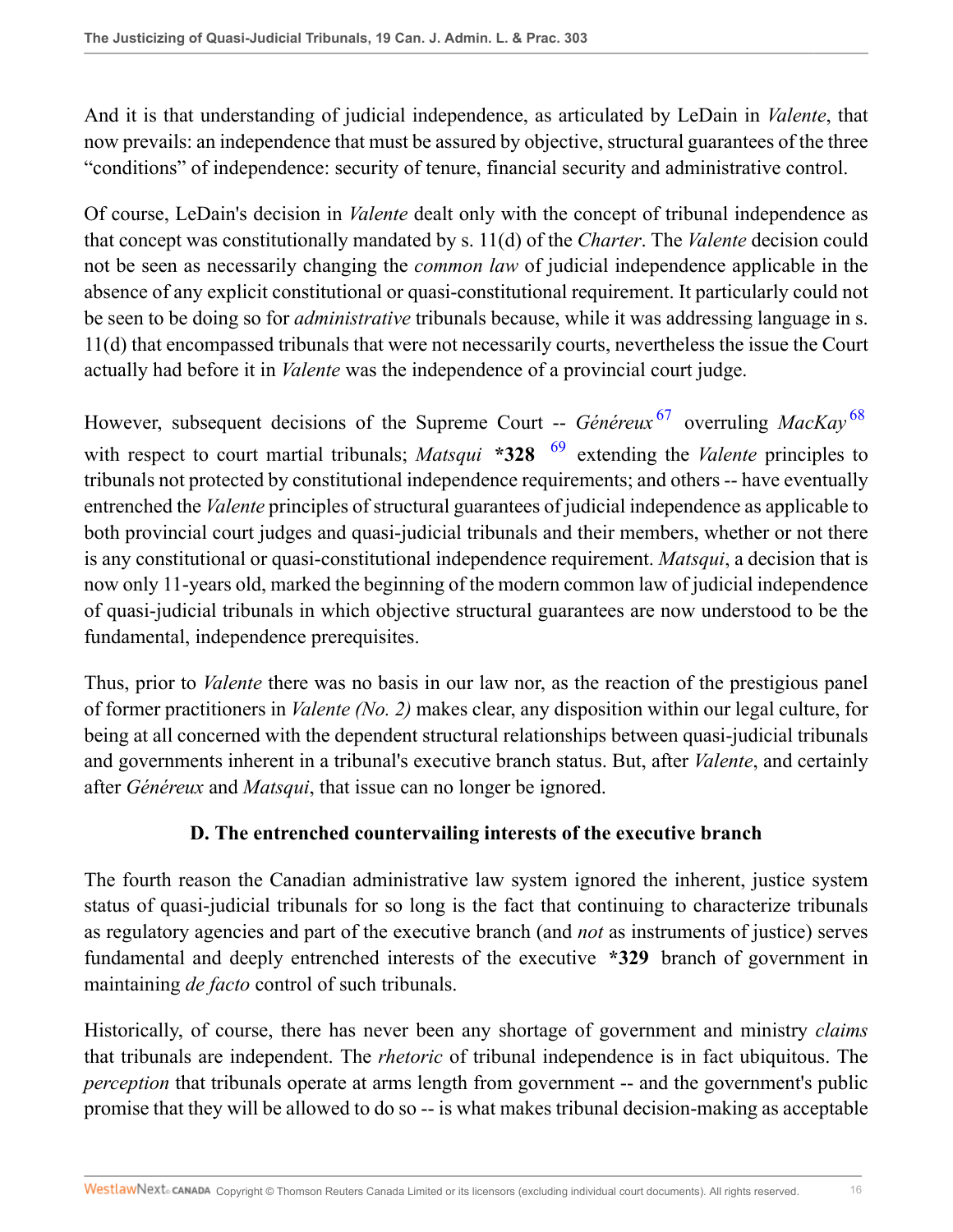as it is to the people who win or lose by their decisions. It is also what insulates the politicians and the bureaucrats from political or professional responsibility for those decisions. It is the public perception of independence that makes tribunals so attractive to governments and bureaucrats of all stripes. And so, politicians and bureaucrats have to *talk* about, and give assurances of, independence.

However, underneath that talk and below those surface assurances will be found a strongly felt need for political accountability -- and for the control that is the handmaiden of that need. *Administrative* accountability is, of course, not an issue. That is a goal that governments openly espouse; it is seen to be the other side of the independence coin. A tribunal's independence, it is typically said, cannot be achieved at the cost of its accountability. And, it is obviously true that tribunals must, as a practical matter, be both independent from government and *accountable* to government. However, it is essential to distinguish between administrative accountability for the quality of a tribunal's performance, and *political* accountability for what it decides.

The instruments of tribunal administrative accountability are numerous. They typically include:

1. the obvious overt control over the quality of tribunal decision-making provided by the usual court supervision of decisions through appeals or judicial review proceedings;

2. the review of the tribunal Chair's performance at the time of his or her reappointment;

3. the routine auditing of a tribunal's financial administration;

4. annual reports to the Legislature;

5. case hearings that are public;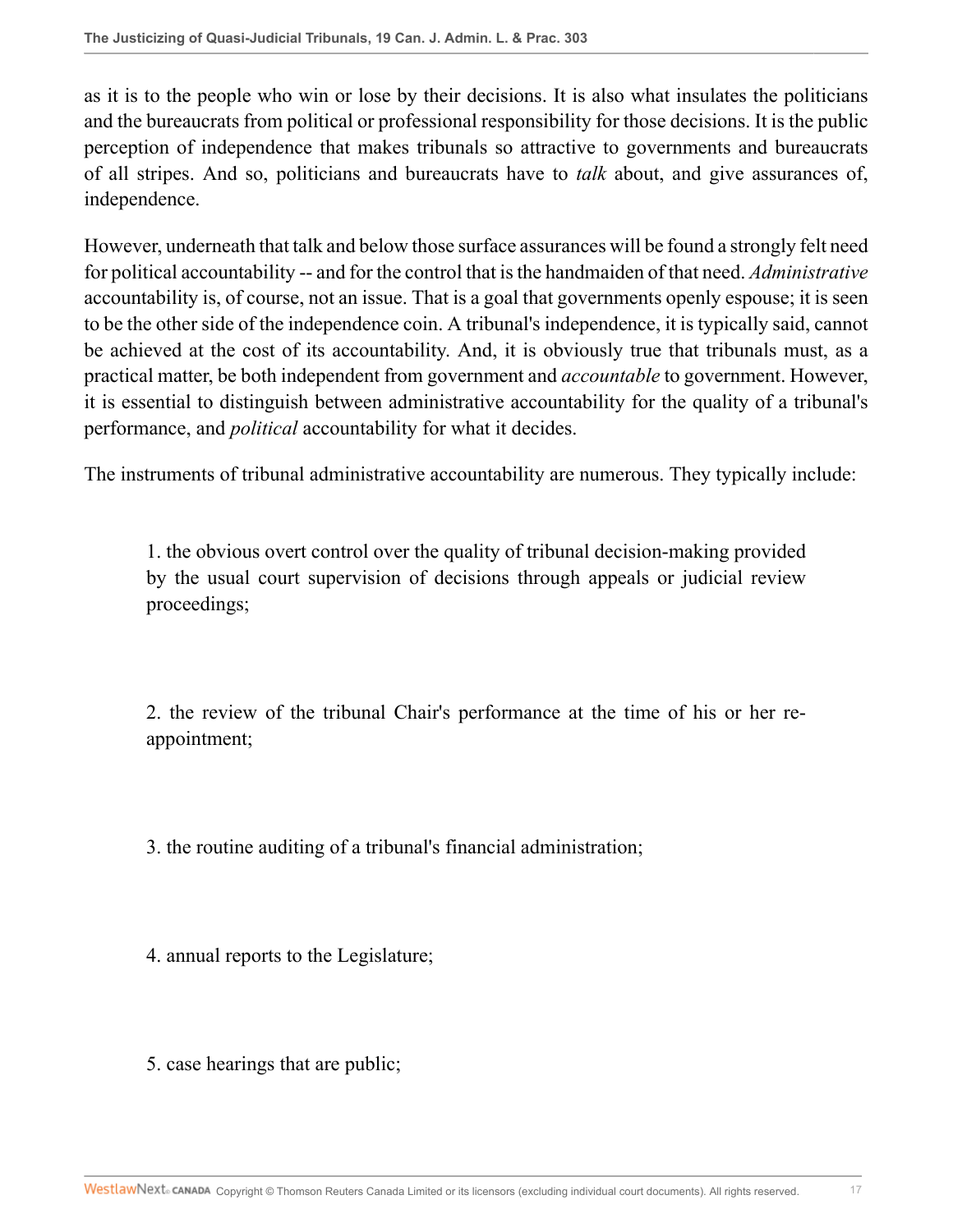- 6. full and published reasons for decisions;
- 7. periodic value-for-money audits; and so on.

Administrative accountability is not, in principle at least, incompatible with judicial independence.

**\*330** *Political* accountability is a different thing. It is tribunal accountability to government for *what* the tribunal decides. And, therefore, if there is effective political accountability, there is effective government control or major influence over what is decided. Political accountability is plainly incompatible with any concept of judicial independence. But, with respect to administrative tribunals, even quasi-judicial tribunals, there is nonetheless a not un-principled argument that can be made for maintaining political accountability.

Putting aside the politicians' and bureaucrats' famous venal motives for maintaining control of tribunals, for instance -- the patronage interests of government, and the self-serving concern of bureaucrats that their decisions and policies not be held up in public view to truly independent criticism -- there are legitimate grounds for a government to be concerned about *what* a tribunal is deciding.

Every quasi-judicial tribunal is typically the exclusive adjudicative arm of a statutory enterprise the government has established for the implementation and delivery of a particular policy. In exercising its monopoly on the determination of every rights dispute arising from the application of that policy -- in its role as the specialized, exclusive interpreter of the statute drafted to reflect that policy -- a quasi-judicial tribunal's decision-making is the thing that puts the flesh on that policy's bones and eventually determines in many important respects its ultimate shape and direction.

Naturally, a government has an interest. The Minister responsible to Cabinet and the Legislature for that policy, and the senior bureaucrats who were responsible for drafting the legislation to serve the policy goals specified by the Minister and Cabinet, will be understandably concerned if the shape or direction of the policy emerging from a tribunal's adjudicative decisions is not what they had intended when they conceived the policy initiative in the first place.

In short, the history of tribunal/government relationships is, most fundamentally, the history of how governments have accommodated themselves to this conflict between what politicians and bureaucrats must *say* about independence and what they understand they must *have* in the way of control. And it is the perceived need for that accommodation that is the motivating factor in the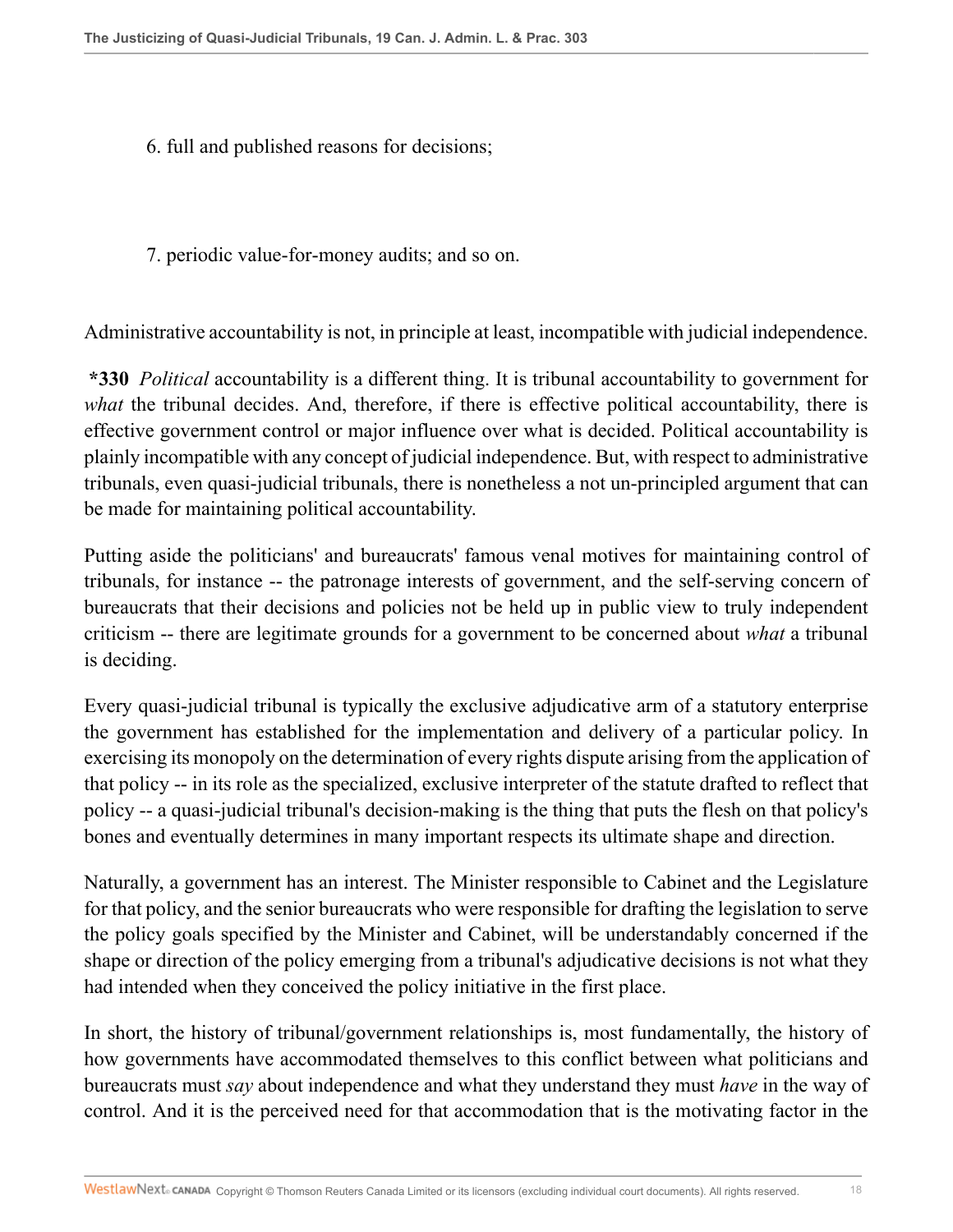refusal of governments and bureaucrats to accord quasi-judicial tribunals the structural guarantees of independence appropriate to an instrument of justice.

<span id="page-18-0"></span>A tribunal that is truly a regulatory agency, one that does "craft policy", to use the language of the Supreme Court in *Bell*, is a tribunal that many people will acknowledge should be staffed by members who **\*331** share the government's ideological stance respecting the subject matters within its jurisdiction. Thus political patronage appointments to such tribunals and the use of the re-appointment power to filter out members whose decision-making proves to be incompatible with the government's own policy perspectives seem fairly defensible.  $\frac{70}{10}$  $\frac{70}{10}$  $\frac{70}{10}$  So too does the practice of assigning the responsibilities of a tribunal's "host" ministry -- the responsibilities for the tribunal's budget, administrative support, appointments, *etc*. -- to the line ministry that is ultimately responsible for the policy that such a tribunal will be implementing.

Short-term political appointments and discretionary re-appointments, and keeping tribunals reliant for budget, administrative support, and appointments on the line ministries responsible for the policy on which the tribunal's decision-making impacts, are, historically, the strategies of choice for maximizing the actual political accountability of tribunals. From the perspective of the politicians, the executive branch ministers and the bureaucrats, these are strategies with the important advantage of being operationally largely covert in their influence. They combine to produce tribunal environments that are innately attuned to the needs and expectations of government. Rarely will the need arise for a government to make any explicit demands of such a tribunal, nor from such a tribunal's decision-making will a government often find itself fielding any major surprises. For the truth is that governments are dealing with organizations that have been created, as it were, in their own image. In this way, political appointment processes and line ministry hosting largely resolve, by covert means, the government's perceived need for political accountability of both regulatory agencies and quasi-judicial tribunals alike.

**\*332** Unfortunately, these are strategies that are self-evidently not congruent with the structural imperatives of a justice system, particularly not with the requirements of judicial independence and impartiality. Tribunals that are subjected to these strategies are not independent and impartial, as those concepts were defined by *Valente*; they are structurally dependent and inherently biased, at the very least in the legal sense of giving cause for a reasonable apprehension of bias. Thus, recognition of a justice system status for quasi-judicial tribunals presents a serious, long term problem for governments and their bureaucracies. Once that status becomes the orthodox view, governments must anticipate that, for those tribunals, both of these major, covert control strategies will, in the long run, cease to be viable.

This anticipation is, by itself, an exigent reason for governments to resist the characterization of quasi-judicial tribunals as instruments of justice and components of the justice system. But it is not, of course, the only reason. The interests of ruling political parties in maintaining their inventories of patronage positions, and bureaucrats' reluctance to subject themselves to public criticism by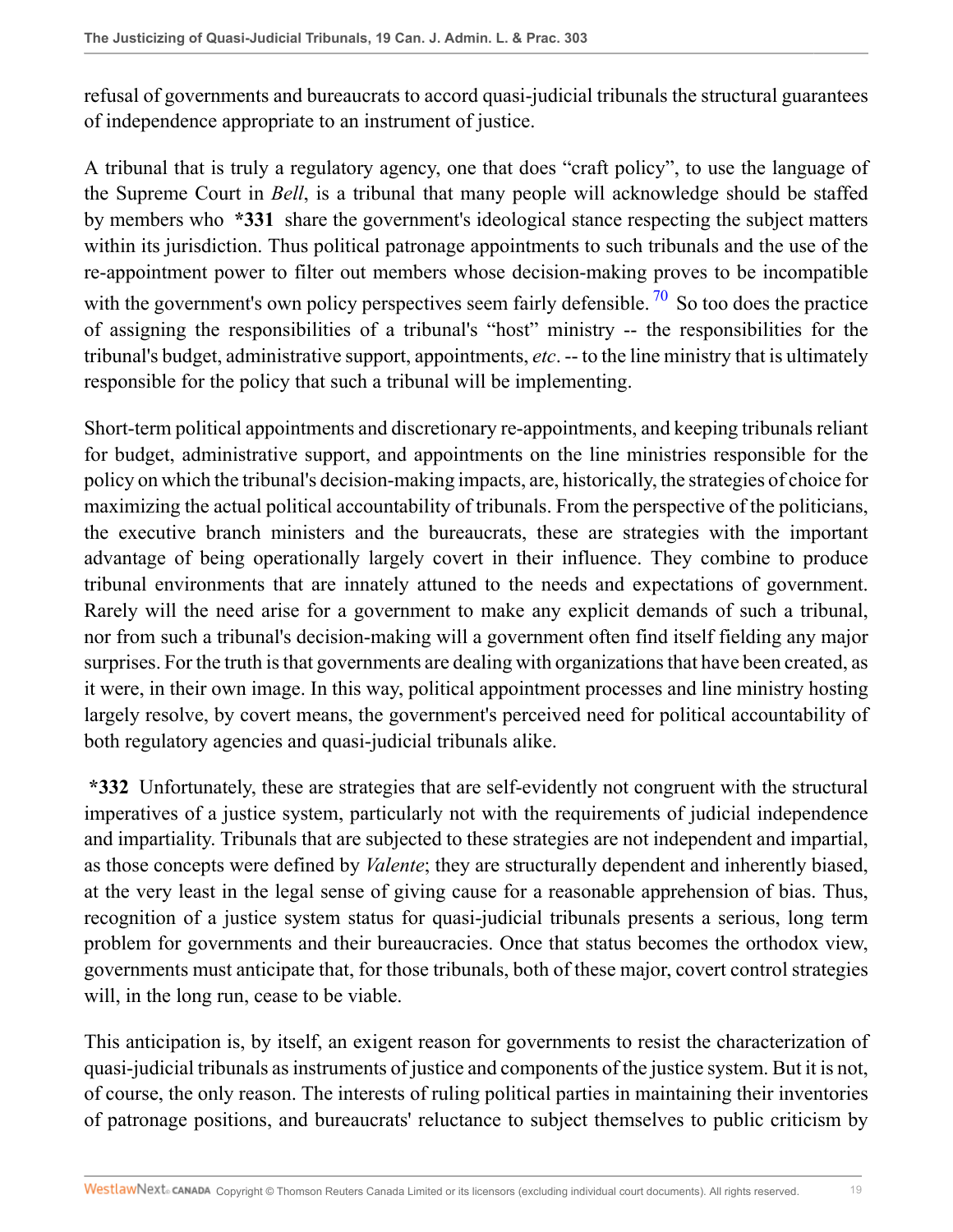truly independent tribunals, are two other factors that seem likely to have been just as influential. The latter are not, however, considerations that can legitimately weigh against the demands of a principled justice policy; by contrast, the threat that justicizing presents to the *de facto* political accountability of quasi-judicial tribunals is a concern that can be seen to be, at least arguably, grounded in principle -- the constitutional principle of ministerial accountability to the Legislature for the implementation and administration of its legislated policy.

Is, then, the executive branch's interest in political accountability an interest that might provide a sufficient, principled reason for rejecting justice system status of quasi-judicial tribunals and the structural justicizing that that status will necessarily entail? Or, to put the question another way, does a quasi-judicial tribunal's monopoly on the dispute resolution function for a particular statutory enterprise, and the attendant, perhaps disproportionate, impact which that tribunal's decisions have on the development of that enterprise's policy, justify retaining the covert strategies of political influence at the cost of exempting quasi-judicial tribunals from membership in the justice system?

Underlying this question is an unstated, *a priori* premise that is in the nature of the, by now trite, elephant-in-the-corner-of-the-room of which no one cares or dares to take notice. The ignored, elephantine premise here is that the decision-making of structurally independent justice system adjudicators is itself free of political influence. And, of course, **\*333** this is a premise that is not universally accepted, and particularly, perhaps, not with respect to the decision-making of quasijudicial tribunals.

<span id="page-19-0"></span>The countervailing view is that most justice system adjudicators, if not all, consciously or unconsciously pursue in their decision-making their own personal, ideological agendas. In its extreme version, that theory goes to the extent of claiming that adjudicators only pretend to be objectively applying the law; that, in point of fact, the impartiality of adjudicators is typically, deliberately feigned. <sup>[71](#page-29-2)</sup> If one accepts that, either consciously or unconsciously, adjudicators craft their decisions to promote their own ideological or political agendas, then one must also accept -- as one of the critics of that theory has said -- that so-called independent adjudication amounts to nothing more than "an empty facade of *false legality* ... the enforcement of politics in the thin disguise of the law". <sup>[72](#page-29-3)</sup>

<span id="page-19-2"></span><span id="page-19-1"></span>Space does not permit a full exploration here of the respective merits of the varying characterizations that one finds in the literature of legal philosophy of what judges are doing when they adjudicate.  $^{73}$  $^{73}$  $^{73}$  But, if one is to address the justicizing of adjudicative tribunals, as this paper does, one must be clear where one stands on that issue. And this author stands on the side of those who believe that a concept of adjudication that positions judges and other adjudicators as manipulators of the law in the service of personal ideological or political agendas is one that is deeply incompatible with any principled, liberal theory of justice, including the traditional Canadian theory of justice.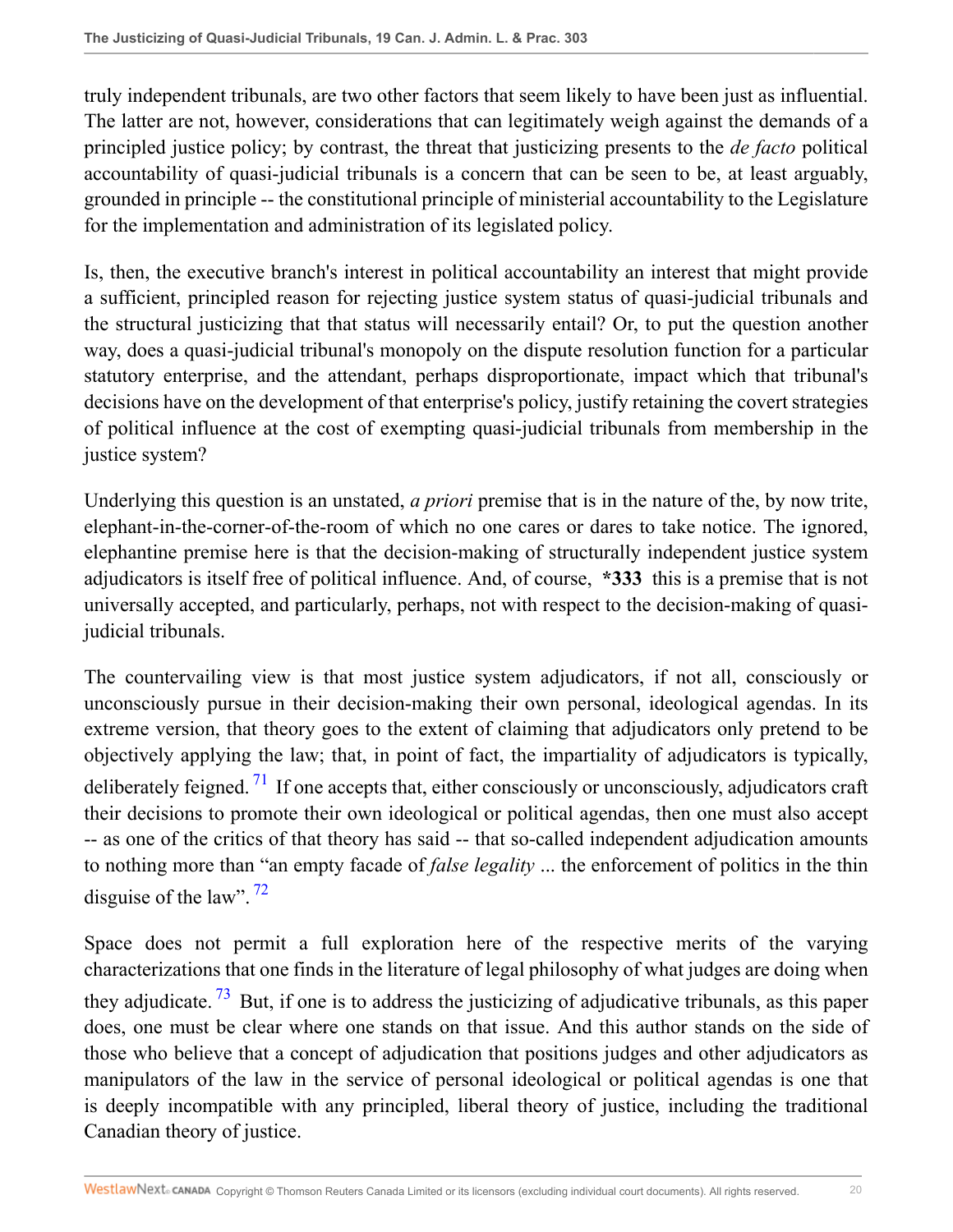There is also a strong constitutional law case to be made against basing the design of tribunals on the premise that ideological judging is the norm. In Canada, absent constitutional protection of tribunal independence and impartiality, the administration of quasi-judicial tribunals at the strategic level is, as a practical matter, within the exclusive purview of the executive branch. Accordingly, absent such protection, it is open to the executive branch to adopt an administrative justice strategy based **\*334** on the concept of ideological judging. Such a strategy would then dictate appointment processes that ensure that, in tribunal decision-making, the adjudicative ideology will be responsive to the executive branch's ideology -- that, on important issues, the tribunals and their members may be relied upon to be "safe and tender guardians of the regal rights".  $74$ 

<span id="page-20-0"></span>But such a strategy is plainly incompatible with the constitutional principle of the separation of powers. By adopting ideological judging as the norm for quasi-judicial tribunals and their members (thereby justifying the filling of quasi-judicial tribunal vacancies with political appointees), and then, by legislation enacted by executive-dominated legislatures, transferring judicial functions from the courts to those tribunals, the executive effectively expropriates the judicial power and transfers it from the judicial branch -- from the justice system -- to what Dicey would characterize dismissively -- and rightly -- as the executive branch's own "official courts".<sup>[75](#page-29-6)</sup>

<span id="page-20-1"></span>The theory that all judging is political is not, therefore, a view of quasi-judicial tribunal adjudication that our courts can be expected to endorse.

<span id="page-20-2"></span>Regrettably, though, everything points to Canadian politicians and bureaucrats typically sharing the belief that political judging is, indeed, what even quasi-judicial tribunals and their members typically do. <sup>[76](#page-29-7)</sup> \*335 For them, it is a convenient belief because it is only on the basis of accepting, as the unavoidable reality -- or, indeed, as the preferred reality -- that tribunal adjudication is no more than a thinly disguised enforcement of politics, that line ministry control of quasijudicial tribunals, and political appointments to adjudicative positions (and incoming governments' frequent replacement in those positions of "their neutrals with our neutrals") can hope to find any legitimacy or theoretical justification.

<span id="page-20-3"></span>It follows, therefore, that for the justicizing of quasi-judicial tribunal structures we will have to begin with the courts -- and, in particular, initially to the extension to members of quasi-judicial tribunals of the unwritten constitutional protection of judicial independence that is now accorded to provincial, civil law court judges, justices of the peace, and small claims court deputy judges.<sup>[77](#page-30-0)</sup> Governments cannot be relied upon **\*336** to volunteer for this assignment. To be sure of that fact, one need only look at the abysmal record of Canadian governments in steadfastly refusing to implement virtually any of a constant parade of major tribunal reform recommendations from a multiplicity of official commissions and studies.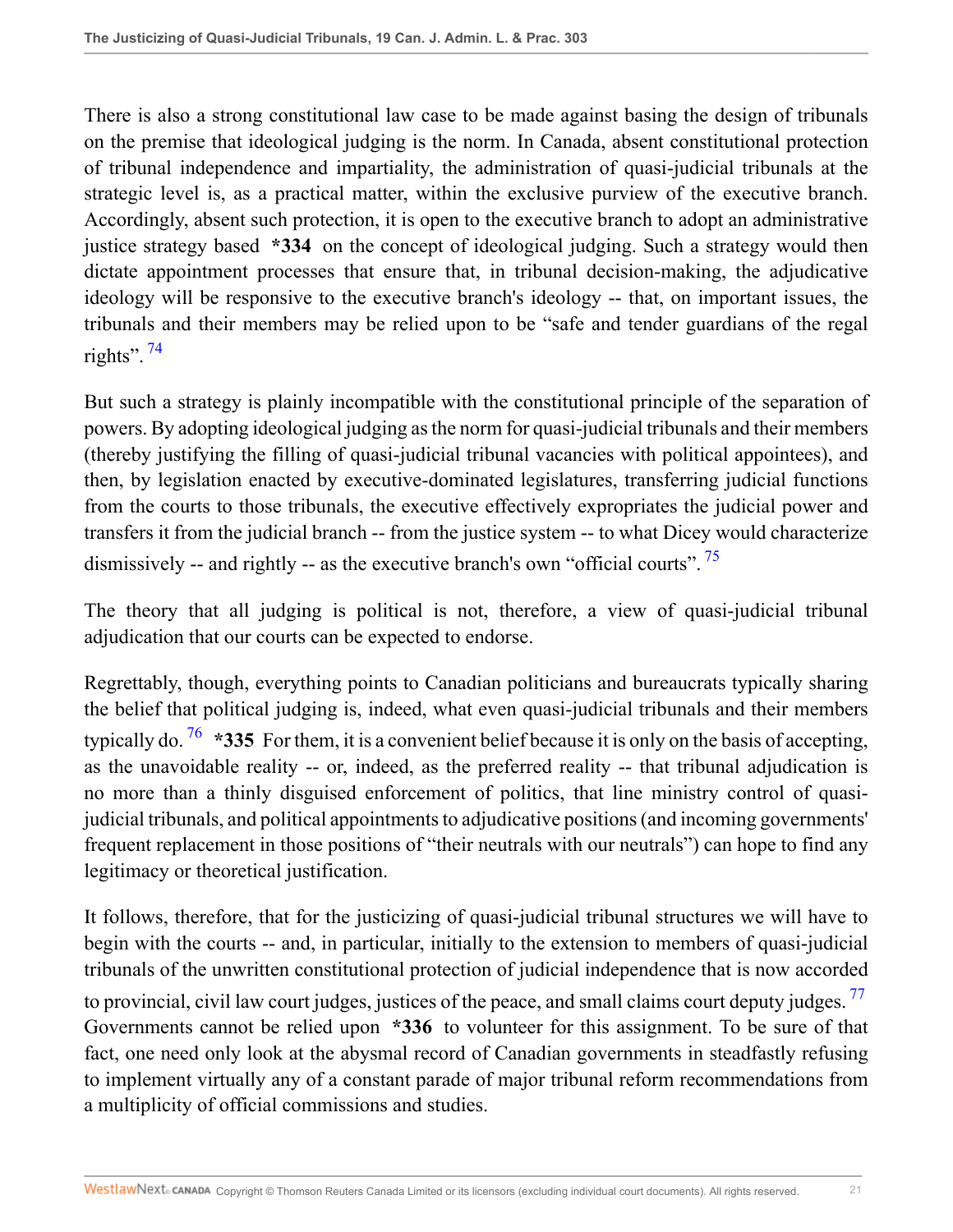So, then, to revert to the question under consideration before the issue of ideological judging raised its contentious head. Does a quasi-judicial tribunal's monopoly on the dispute resolution function for a particular statutory enterprise, and the attendant pervasive impact which that tribunal's decisions will have on the ultimate shape and direction of that enterprise's policy, justify retaining the traditional, covert political accountability of quasi-judicial tribunals at the cost of exempting them from membership in the justice system and all that goes with that membership?

<span id="page-21-0"></span>Obviously, how one answers that question depends on one's view of the ideological judging issue. The author's answer is predicated on the view that non-ideological judging, which is to say judging by adjudicators professionally dedicated to "going where the evidence and the law fairly takes them",  $\frac{78}{10}$  $\frac{78}{10}$  $\frac{78}{10}$  to deciding on the basis of the rules laid down rather than on the basis of their own political preferences - and who see objective decision-making to be a matter of personal integrity, does exist; that it can, through non-political, merit-based appointment and reappointment processes, and through structural guarantees of independence, be generally assured; and that it is one of the structural imperatives of any justice system worthy of the name. On that footing, the answer is clearly no, and for the following reasons.

First, from the perspective of the parties who are required by law to look to a quasi-judicial tribunal for the authoritative resolution of disputes about their legal rights and obligations, that tribunal will be seen to be, and, in point of fact will be, as much an instrument of justice as a court. The adjudicative function of quasi-judicial tribunals is identical to the adjudicative function of the courts, and their hearing procedures are, at bottom, in all essential respects, the same. The tribunals' remedial **\*337** powers are different, and their adjudicative jurisdiction is obviously much narrower, but the impact of their hearing processes and of their decision-making on legal rights, and their potential for authoritatively dispensing justice to, or inflicting injustice and harm on, the parties who come before them, are virtually identical.

Any carefully considered contemplation of the potential for the infliction of life-altering harm and grave injustice by the rights decisions of immigration and refugee tribunals, social benefits tribunals, workers' compensation tribunals, human rights tribunals, labour relations tribunals, and landlord and tenant tribunals, to mention only a few obvious categories, will confirm that the justice dispensed by these tribunals is manifestly of no less significance than the justice dispensed by the provincial courts.

A justice system that fails to embrace such tribunals is not only deficient in principle, it is also a justice system whose own societal reputation stands to be fundamentally undermined by that failure. The injustices inflicted by a dependent, biased and only marginally competent quasijudicial tribunal will be inevitably chalked up to a failure of the justice system. Thus, in terms both of the interests of individual citizens and of a tenable, overall societal justice policy, leaving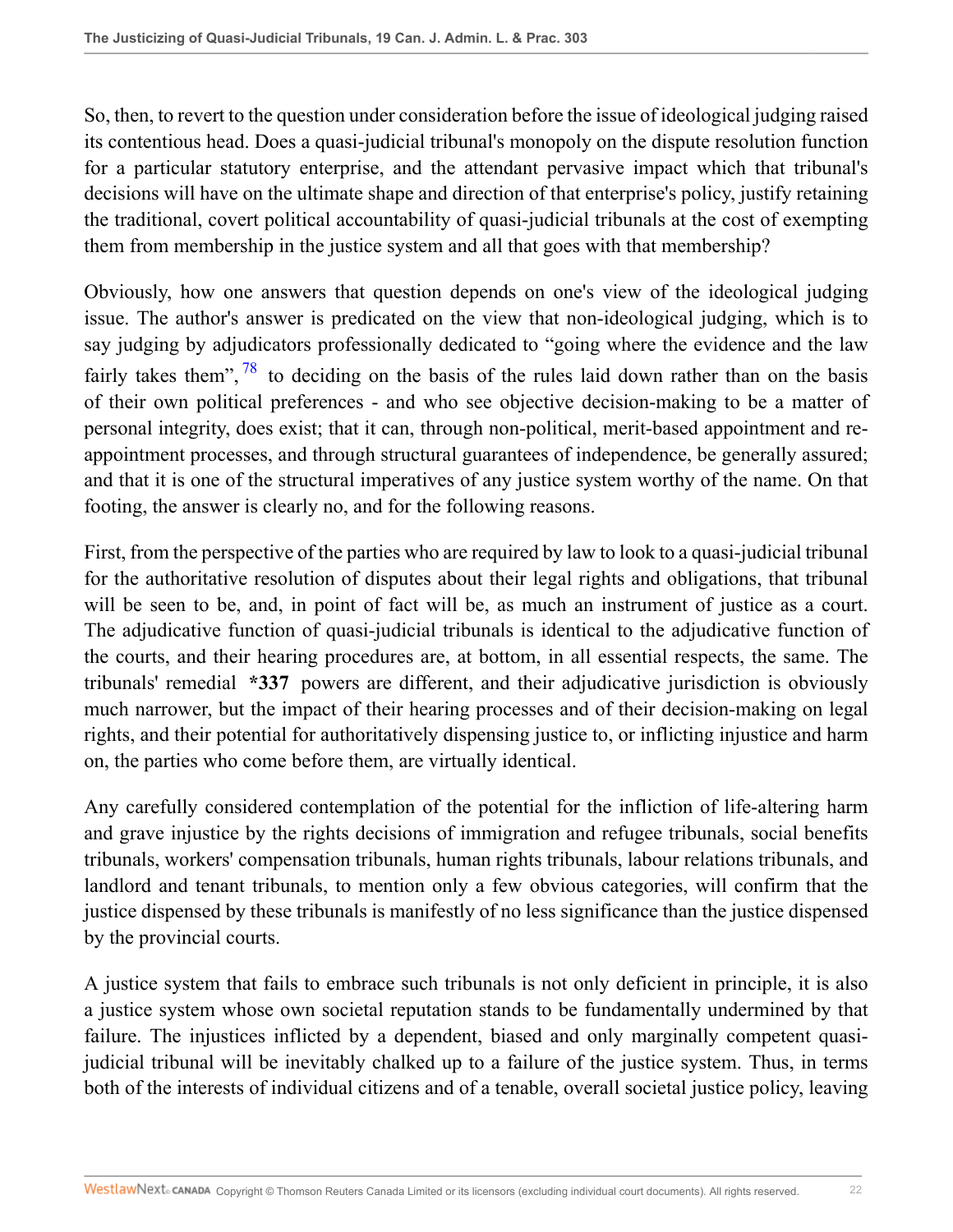the quasi-judicial tribunals out of the justice equation is not defensible -- not on principle and not from a policy perspective.

Second, it is deeply destructive of the integrity of our political processes to have public, government representations of tribunal independence and impartiality being routinely undermined by government back-channel strategies that disrespect those representations -- that are, indeed, designed to subvert those representations. The latter concern was, it may be noted, one of the "basic premises" of the Ratushny Report. "Canadians should be told by Parliament", Professor Ratushny said:

whether or not a tribunal or agency is independent of government, and they should be entitled to rely on what they have been told .... It is facile to give a tribunal the appearance of independence without the reality. ... It is essential to continued public confidence in the administration of justice that those tribunals which appear to the public to be independent are in fact independent .... When the government creates a body which is intended to exercise functions 'independent' of that government, such independence should be real and not a sham.  $\frac{79}{2}$  $\frac{79}{2}$  $\frac{79}{2}$ 

And, finally, even from a *realpolitik* perspective, covert and unprincipled means of ensuring political accountability cannot be justified **\*338** for they are not essential to that purpose. Political accountability of tribunals can be readily effectuated through overt, principled means. Ministerial policy directions, policy guidelines, appeals to cabinet, and legislated amendments to regulations or statutes are all principled and transparent means readily available to line ministries for correcting a policy direction that has been deflected by unforeseen adjudicative decisions of an independent quasi-judicial tribunal. Moreover, it is not difficult to envisage other "correcting" strategies and tactics that would not offend any principle of justice.

In short, there are no executive branch considerations that can be validly said to justify exempting quasi-judicial administrative tribunals from their *de facto* justice system judicial branch status.

#### <span id="page-22-0"></span>**4. CONCLUSION**

Thus, it seems clear that, among the factors that one can identify as accounting for Canadian's historic failure to recognize the justice system status of quasi-judicial tribunals, there is no convincing reason to question the validity of that status, and much that explains that failure. In the author's view, it is, in the end, really self-evident that quasi-judicial tribunals are inherently a part of our justice system and a *de facto* component of the judicial branch of government. What remains to be seen is whether Canadian courts and governments are prepared to deal in a principled way with the necessary implications of the emerging recognition of that status.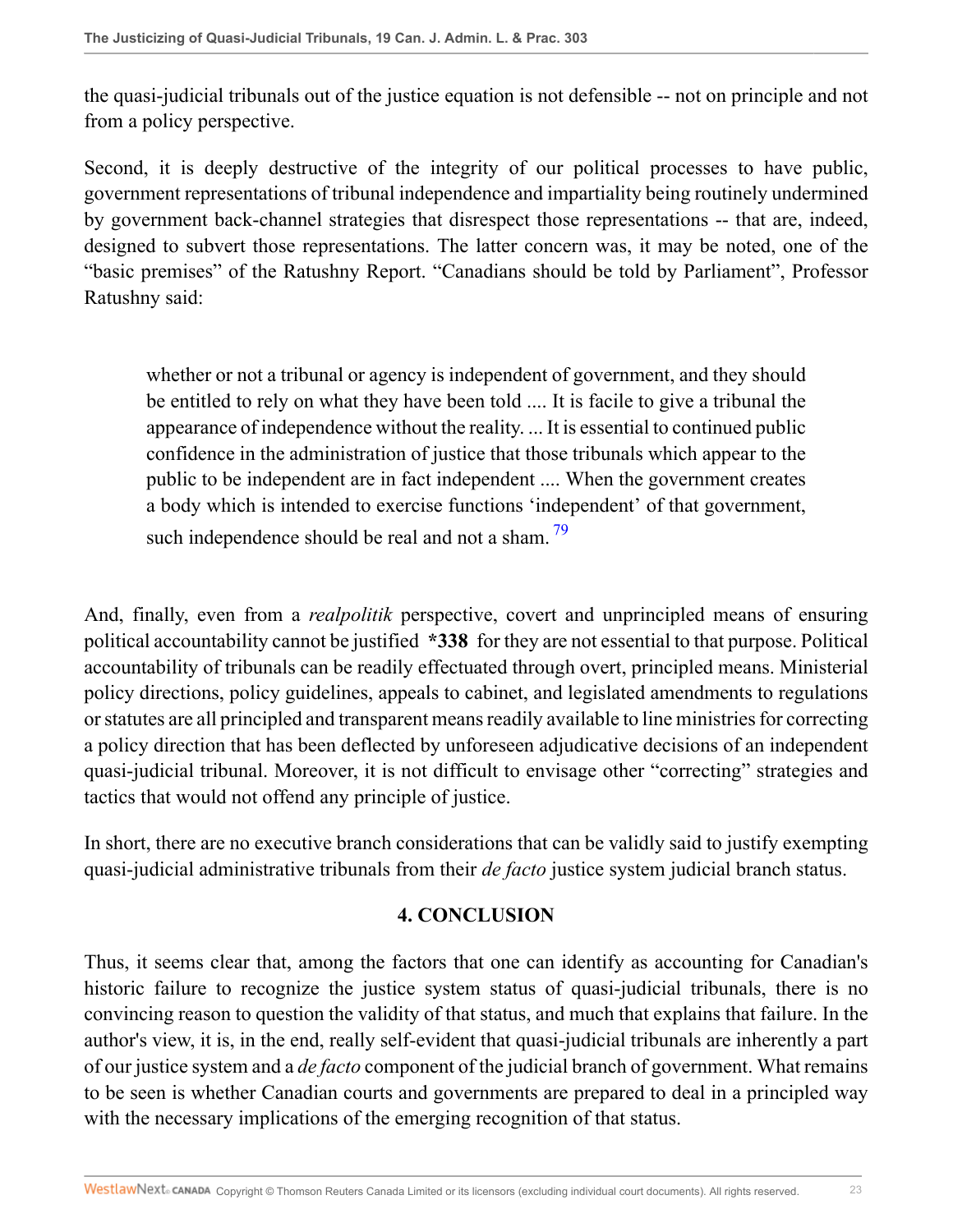#### **PART II**

*In Part II of the paper, which is to be published in the next issue of the Journal, the author proceeds on the basis of asking: when the orthodox view of quasi-judicial administrative tribunals comes to be that they are not regulatory agencies but rather instruments of justice comprising an integral part of our justice system and, therefore, like the provincial inferior courts, a part of the judicial branch of government, what then?*

*The author's answer is that, then, it will be necessary as a matter of both principle and policy to identify and implement the steps required to justicize those tribunals -- to make them, that is, congruent with the structural imperatives of a valid justice system. The author argues that those imperatives consist, first, of constitutionally protected structural* **\*339** *independence and impartiality, and, second, of the structural optimizing of tribunal adjudicative competence. What it will take to make quasi-judicial tribunals congruent with those imperatives, and how it is to be done, are the issues addressed in Part II*.

#### Footnotes

- <span id="page-23-0"></span>[1](#page-0-0) D.Jur candidate, Osgoode Hall Law School's graduate student program; former, inaugural Chair and CEO of Ontario's Workers' Compensation Appeals Tribunal (now WSIAT); and former, inaugural President of the Ontario Society of Ontario Adjudicators and Regulators (SOAR). The author acknowledges the valuable assistance of Mary E. McKenzie, LL.B., MPA, member of the Law Society of B.C. The paper was originally presented at the Osgoode Hall Law School, Graduate Law Students Association's 2006 Conference "*Scholars and Advocates: Driving the Changing Face(s) of the Law*".
- <span id="page-23-1"></span>[2](#page-0-1) This heading is intended to echo the title "Everyday Justice" which, after a lengthy examination of Ontario's administrative tribunals, the Ontario Reform Commission on Ontario's Regulatory and Adjudicative Agencies saw fit to give to its 1998 Report.
- <span id="page-23-2"></span>[3](#page-1-0) Space does not permit a chapter-and-verse support for this negative characterization of Canadian quasi-judicial administrative tribunals. However, no one intimately familiar with the administration of tribunals in Canadian jurisdictions (with the exception, one must be careful to emphasize, of the Province of Québec, of which more later) can dispute the fact that patronage considerations are still a common determinant in appointments of tribunal members; that member qualifications often do not reflect the qualifications a competent adjudicator actually requires; that appointments are typically for fixed terms of short duration and subject to arbitrary, and unexplained re-appointment decisions; that compensation levels are typically non-competitive, often to the point of embarrassment; and that governments continue to see as unexceptional the ubiquitous and often egregious conflicts of interest and dependency between "host" line ministries and their "independent" tribunals.
- <span id="page-23-3"></span>[4](#page-1-1) It is not technically correct to speak of *a* Canadian justice system except in the most general sense. Each province and territory has its own justice systems -- civil and criminal as well as administrative, and in addition there is the Federal justice system. I use the singular "justice *system"* label to refer to the accumulated notional fact of a Canadian justice system encompassing all of its myriad components.
- <span id="page-23-4"></span>[5](#page-1-2) See, for example, Joel Feinberg, *Social Philosophy*, (Englewood Cliffs, N.J.: Prentice Hall, 1973) at 99; and ["Justice, Fairness and](http://nextcanada.westlaw.com/Link/Document/FullText?findType=Y&serNum=0332686065&pubNum=1292&originatingDoc=I1c8009115b1711dbbe1cf2d29fe2afe6&refType=LR&fi=co_pp_sp_1292_1005&originationContext=document&vr=3.0&rs=cblt1.0&transitionType=DocumentItem&contextData=(sc.Search)#co_pp_sp_1292_1005) [Rationality" \(1971-72\) 81 Yale L. J. 1004 at 1005.](http://nextcanada.westlaw.com/Link/Document/FullText?findType=Y&serNum=0332686065&pubNum=1292&originatingDoc=I1c8009115b1711dbbe1cf2d29fe2afe6&refType=LR&fi=co_pp_sp_1292_1005&originationContext=document&vr=3.0&rs=cblt1.0&transitionType=DocumentItem&contextData=(sc.Search)#co_pp_sp_1292_1005)
- <span id="page-23-5"></span>[6](#page-1-3) *Bell Canada v. Canadian Telephone Employees Assn*[. \(2003\), \[2003\] 1 S.C.R. 884, 2003 CarswellNat 2427, 3 Admin. L.R. \(4th\) 163,](http://nextcanada.westlaw.com/Link/Document/FullText?findType=Y&serNum=2003060286&pubNum=5156&originatingDoc=I1c8009115b1711dbbe1cf2d29fe2afe6&refType=IC&originationContext=document&vr=3.0&rs=cblt1.0&transitionType=DocumentItem&contextData=(sc.Search)) [227 D.L.R. \(4th\) 193 \(S.C.C.\)](http://nextcanada.westlaw.com/Link/Document/FullText?findType=Y&serNum=2003060286&pubNum=5156&originatingDoc=I1c8009115b1711dbbe1cf2d29fe2afe6&refType=IC&originationContext=document&vr=3.0&rs=cblt1.0&transitionType=DocumentItem&contextData=(sc.Search)) [*Bell*].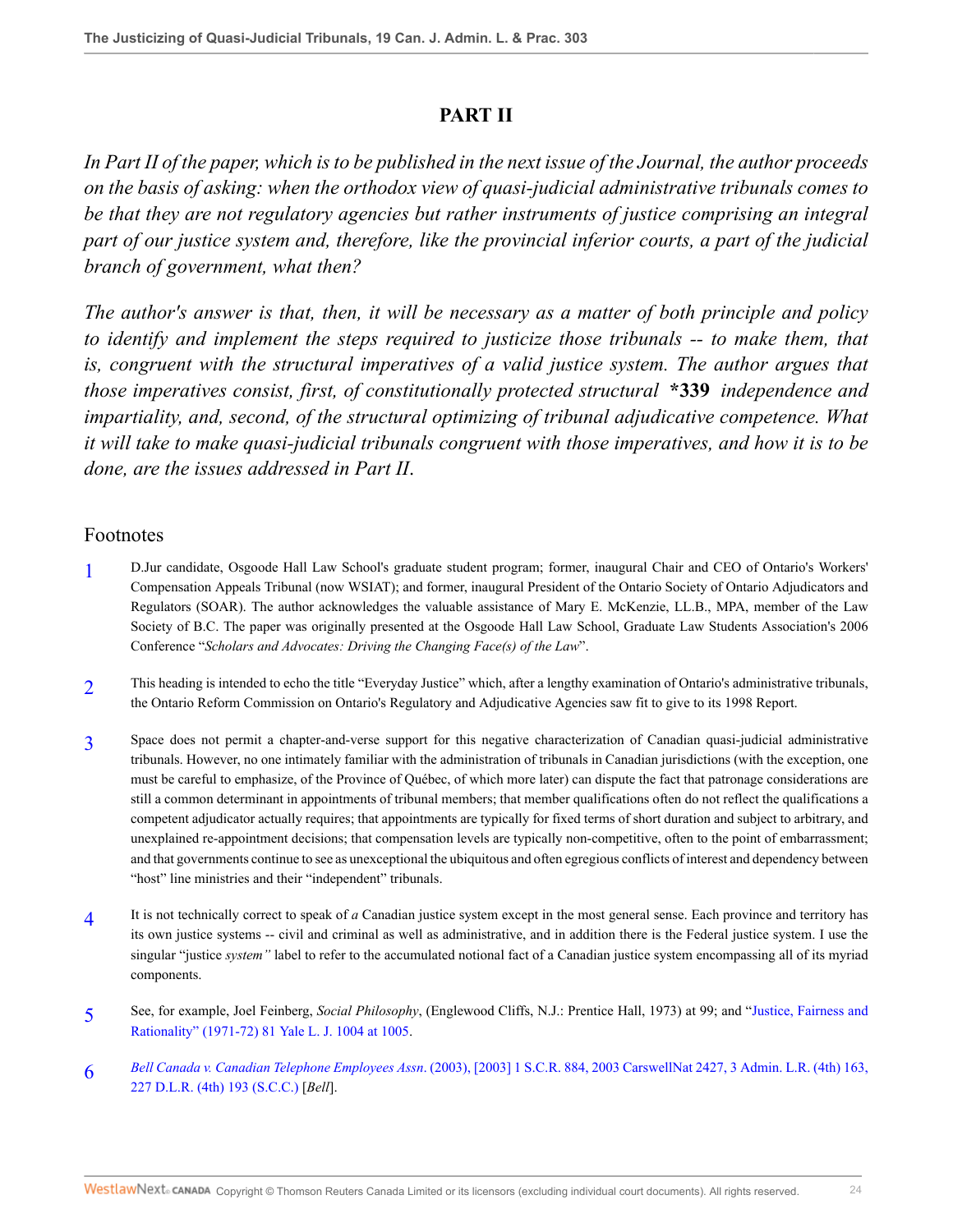- <span id="page-24-0"></span>[7](#page-1-4) "Judicial tribunal" was the label chosen by the McRuer Report. See McRuer, James Chalmers (1968), *Royal Commission Inquiry into Civil Rights* [McRuer Report], Report No. 1, Vol.1 at 120-23.
- <span id="page-24-1"></span>[8](#page-2-0) *Paul v. British Columbia (Forest Appeals Commission)*[, \[2003\] 2 S.C.R. 585, 2003 CarswellBC 2432, 5 Admin. L.R. \(4th\) 161, 231](http://nextcanada.westlaw.com/Link/Document/FullText?findType=Y&serNum=2003652347&pubNum=5156&originatingDoc=I1c8009115b1711dbbe1cf2d29fe2afe6&refType=IC&originationContext=document&vr=3.0&rs=cblt1.0&transitionType=DocumentItem&contextData=(sc.Search)) [D.L.R. \(4th\) 449 \(S.C.C.\)](http://nextcanada.westlaw.com/Link/Document/FullText?findType=Y&serNum=2003652347&pubNum=5156&originatingDoc=I1c8009115b1711dbbe1cf2d29fe2afe6&refType=IC&originationContext=document&vr=3.0&rs=cblt1.0&transitionType=DocumentItem&contextData=(sc.Search)) [*Paul*].
- <span id="page-24-2"></span> $\mathbf{Q}$ *Ibid*. at para. 22 [S.C.R.] [Emphasis added].
- <span id="page-24-3"></span>[10](#page-2-2) *Martin v. Nova Scotia (Workers' Compensation Board)*[, \[2003\] 2 S.C.R. 504, 2003 CarswellNS 360, 4 Admin. L.R. \(4th\) 1, 231](http://nextcanada.westlaw.com/Link/Document/FullText?findType=Y&serNum=2003652346&pubNum=5156&originatingDoc=I1c8009115b1711dbbe1cf2d29fe2afe6&refType=IC&originationContext=document&vr=3.0&rs=cblt1.0&transitionType=DocumentItem&contextData=(sc.Search)) [D.L.R. \(4th\) 385 \(S.C.C.\)](http://nextcanada.westlaw.com/Link/Document/FullText?findType=Y&serNum=2003652346&pubNum=5156&originatingDoc=I1c8009115b1711dbbe1cf2d29fe2afe6&refType=IC&originationContext=document&vr=3.0&rs=cblt1.0&transitionType=DocumentItem&contextData=(sc.Search)) [*Martin*].
- <span id="page-24-4"></span>[11](#page-2-3) [2005 BCCA 631, 2005 CarswellBC 3040, 262 D.L.R. \(4th\) 51 \(B.C. C.A.\)](http://nextcanada.westlaw.com/Link/Document/FullText?findType=Y&serNum=2007850238&pubNum=6458&originatingDoc=I1c8009115b1711dbbe1cf2d29fe2afe6&refType=IC&originationContext=document&vr=3.0&rs=cblt1.0&transitionType=DocumentItem&contextData=(sc.Search)), additional reasons at [2006 CarswellBC 286 \(B.C. C.A.\),](http://nextcanada.westlaw.com/Link/Document/FullText?findType=Y&serNum=2008068427&pubNum=5472&originatingDoc=I1c8009115b1711dbbe1cf2d29fe2afe6&refType=IC&originationContext=document&vr=3.0&rs=cblt1.0&transitionType=DocumentItem&contextData=(sc.Search)) leave to appeal allowed (2006), [2006] [S.C.C.A. No. 59, 2006 CarswellBC 1245](http://nextcanada.westlaw.com/Link/Document/FullText?findType=Y&pubNum=5472&cite=2006CWBC1245&originatingDoc=I1c8009115b1711dbbe1cf2d29fe2afe6&refType=IC&originationContext=document&vr=3.0&rs=cblt1.0&transitionType=DocumentItem&contextData=(sc.Search)) [*Christie*].
- <span id="page-24-5"></span>[12](#page-2-4) *Ibid.* majority judgment of Newbury JA., at para. 75 [BCCA] [Emphasis added].
- <span id="page-24-6"></span>[13](#page-2-5) It is, of course, accepted that provincial courts are part of the judicial branch. See, for example, *[Ocean Port Hotel Ltd. v. British](http://nextcanada.westlaw.com/Link/Document/FullText?findType=Y&serNum=2001458743&pubNum=5156&originatingDoc=I1c8009115b1711dbbe1cf2d29fe2afe6&refType=IC&originationContext=document&vr=3.0&rs=cblt1.0&transitionType=DocumentItem&contextData=(sc.Search)) [Columbia \(General Manager, Liquor Control & Licensing Branch\)](http://nextcanada.westlaw.com/Link/Document/FullText?findType=Y&serNum=2001458743&pubNum=5156&originatingDoc=I1c8009115b1711dbbe1cf2d29fe2afe6&refType=IC&originationContext=document&vr=3.0&rs=cblt1.0&transitionType=DocumentItem&contextData=(sc.Search))*, [2001] 2 S.C.R. 781, 2001 CarswellBC 1877, 204 D.L.R. (4th) [33, 34 Admin. L.R. \(3d\) 1 \(S.C.C.\)](http://nextcanada.westlaw.com/Link/Document/FullText?findType=Y&serNum=2001458743&pubNum=5156&originatingDoc=I1c8009115b1711dbbe1cf2d29fe2afe6&refType=IC&originationContext=document&vr=3.0&rs=cblt1.0&transitionType=DocumentItem&contextData=(sc.Search)) at para. 30. [S.C.R.] [*Ocean Port* cited to S.C.R.].
- <span id="page-24-7"></span>[14](#page-2-6) It is of interest that neither *Paul* nor *Christie* make any distinction between different categories of "administrative tribunals". Thus, there may be a case for assigning justice system status to the judicial functions of all types of administrative tribunals. However, that is not a subject that I will explore in this paper.
- <span id="page-24-8"></span>[15](#page-3-0) The procedural reforms that appeared in the Ontario *Statutory Powers Procedures Act* in 1971, following the recommendations of the McRuer Report, might be thought an exception to this general statement. They have often been criticized for forcing tribunal hearings too much into the mold of court hearings and for pandering to the Diceyan distrust of tribunals. But these reforms did not in fact confront the *structural* implications of assigning a justice system role to tribunals.
- <span id="page-24-9"></span>[16](#page-3-1) For example, the Ontario Management Board's *1992/93 Guide to Agencies, Boards and Commissions* placed the "functions" of Ontario's "agencies" into three categories: 1. *Advisory Agencies*, 2. *Operational Agencies*, and 3. *Regulatory Agencies*, with quasijudicial agencies included within the regulatory agencies category. By 1996, the Ontario terminology had changed. The governmentappointed agency reform commission that produced what is now known as the Guzzo Report was called the "Reform Commission on Ontario's Regulatory *and Adjudicative* Agencies" [Emphasis added]. However, in fact, the Report's recommendations made no distinction between regulatory and adjudicative agencies, and neither did the subsequent, so-called Guzzo Report implementation documents issued in binder format in November 2000. Currently, the Ontario government classifies each of its "agencies" in one of three categories: "advisory", "regulatory" or "adjudicative". This change first appeared in the Ontario Management Board Secretariat's "Agency Establishment & Accountability Directive" issued in February 2000. (See the Ontario's Ministry of Government Services Web site at: http:// www.ppitpb.gov.on.ca/mbs/psb/psb.nsf/english/agency\_class.html).
- <span id="page-24-10"></span>[17](#page-3-2) It *is* true that, in 1979, the Supreme Court had ruled (in *Blaikie v. Québec (Attorney General)*[, \[1979\] 2 S.C.R. 1016, 1979 CarswellQue](http://nextcanada.westlaw.com/Link/Document/FullText?findType=Y&serNum=1979091068&pubNum=5156&originatingDoc=I1c8009115b1711dbbe1cf2d29fe2afe6&refType=IC&originationContext=document&vr=3.0&rs=cblt1.0&transitionType=DocumentItem&contextData=(sc.Search)) [156, 101 D.L.R. \(3d\) 394 \(S.C.C.\)](http://nextcanada.westlaw.com/Link/Document/FullText?findType=Y&serNum=1979091068&pubNum=5156&originatingDoc=I1c8009115b1711dbbe1cf2d29fe2afe6&refType=IC&originationContext=document&vr=3.0&rs=cblt1.0&transitionType=DocumentItem&contextData=(sc.Search))), that the adjudicative tribunals of Québec must be considered "courts". But this was for the purposes of the constitutional guarantee of the use of either French or English "in ... all or any of the *Courts* of Québec" (in s. 133 of the *BNA Act*), and the justice *system* connection was not made. Moreover, the *Blaikie* decision proved to have no jurisprudential legs. In the *Provincial Court Judges Reference, Ocean Port*, and *Bell* (*supra*) -- three subsequent, prominent cases in which the Supreme Court of Canada had occasion to squarely address the similarities between tribunals and courts (and which will be referred to later) -- *Blaikie*, unaccountably, attracts no mention.
- <span id="page-24-11"></span>[18](#page-3-3) Subsequently published under the title: "Administrative Tribunals - Future Prospects and Possibilities" 5 C.J.A.L.P. 107. This was a point of departure for all Canadian jurisdictions except, again, for Québec. The Ouellette Report's stated preference in 1987 for calling members of Québec's "adjudicative" tribunals "Administrative Law *Judges*" was an earlier indication of non-traditional thinking in Québec about the relationship between Canadian administrative tribunals and the justice system.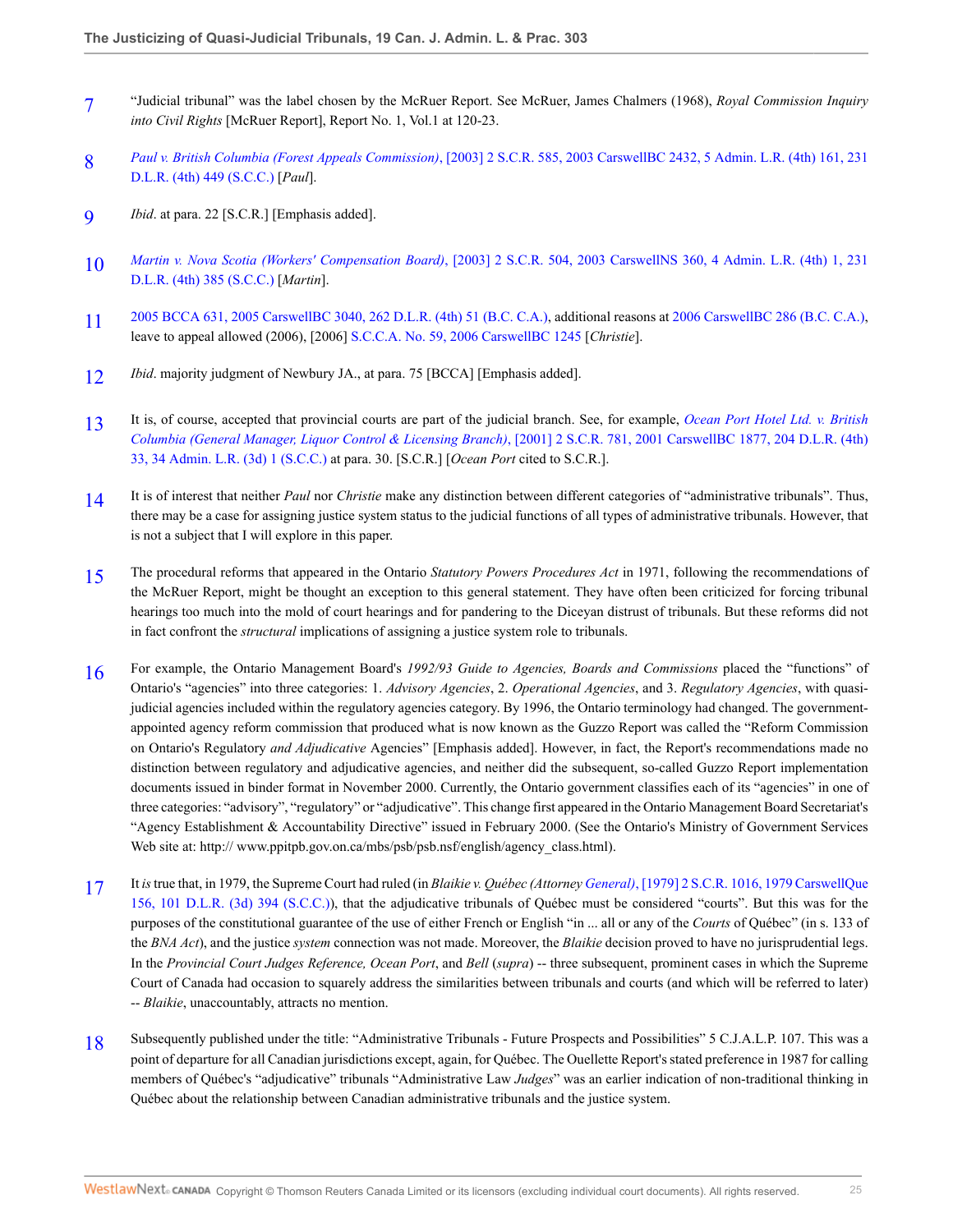- <span id="page-25-0"></span>[19](#page-3-4) *Ibid.* at 109. (The emphasis throughout this paragraph has been added.) Acknowledgement that there were administrative tribunals whose judicial function was so integral a part of their inherent nature as to require them to be categorized separately from run-of-themill regulatory agencies was, of course, not new. As noted in note 7, the McRuer Report had referred in 1968 to such tribunals as "judicial tribunals". And, as a further example, in 1990 the Ratushny Report had recommended that the label "tribunal" be reserved for what it called "adjudicative tribunals". Edward Ratushny, Canadian Bar Association Report on the Independence of Federal Administrative Tribunals and Agencies, (Ottawa: University of Ottawa, 1990) at 31 [Ratushny Report].
- <span id="page-25-1"></span>[20](#page-3-5) Unpublished address to the Conference of Ontario Boards and Agencies in November 1997. Justice Bastarache's identification, in *Paul*, of administrative tribunals as being part of "the justice system" seems to refer to the justice system writ large, as it were. Chief Justice McMurtry's concept of a two-tier justice system is a more nuanced concept, and one that is potentially less radical and perhaps, in the long run, more useful.
- <span id="page-25-2"></span>[21](#page-4-0) Justice Beverley McLachlin, "The [Roles of Administrative Tribunals and Courts in Maintaining the Rule of Law" \(1998\) 12 C.J.A.L.P.](http://nextcanada.westlaw.com/Link/Document/FullText?findType=Y&serNum=0284296787&pubNum=135178&originatingDoc=I1c8009115b1711dbbe1cf2d29fe2afe6&refType=LR&fi=co_pp_sp_135178_176&originationContext=document&vr=3.0&rs=cblt1.0&transitionType=DocumentItem&contextData=(sc.Search)#co_pp_sp_135178_176) [171 at 176.](http://nextcanada.westlaw.com/Link/Document/FullText?findType=Y&serNum=0284296787&pubNum=135178&originatingDoc=I1c8009115b1711dbbe1cf2d29fe2afe6&refType=LR&fi=co_pp_sp_135178_176&originationContext=document&vr=3.0&rs=cblt1.0&transitionType=DocumentItem&contextData=(sc.Search)#co_pp_sp_135178_176) [Emphasis added].
- <span id="page-25-3"></span>[22](#page-4-1) *Everyday Justice* -- Report of the Agency Reform Commission on Ontario's Regulatory and Adjudicative Agencies, April 1998, Introduction, at 1.
- <span id="page-25-4"></span>[23](#page-4-2) Unpublished address, November 6, 2003.
- <span id="page-25-5"></span>[24](#page-4-3) *Ocean Port Hotel, supra* note 13.
- <span id="page-25-6"></span>[25](#page-4-4) *Ibid*. at paras. 24, 32.
- <span id="page-25-7"></span>[26](#page-5-0) See *Bell, supra* note 6.
- <span id="page-25-8"></span>[27](#page-5-1) *Ibid*. para. 23 [S.C.R.] [Emphasis added].
- <span id="page-25-9"></span>[28](#page-5-2) The concept of a "spectrum" of administrative tribunals may have originated with Professor David Mullan. See D.J. Mullan, *Administrative Tribunals: Their Evolution in Canada from 1945 to 1984* in I. Bernier & A. Lajoie, eds., *Regulations, Crown Corporations and Administrative Tribunals* (Toronto: University of Toronto Press, 1985) 155 at 159, which is cited in the Ratushny Report, *supra* note 19 at 29.
- <span id="page-25-10"></span>[29](#page-5-3) *Bell, supra* note 6 at para. 21 [S.C.R.].
- <span id="page-25-11"></span>[30](#page-5-4) It may be noted that in her judgment in *Ocean Port*, McLachlin C.J. was careful to characterize the tribunal whose independence was at issue in *Ocean Port* as a "licensing body". See *supra* note 24 at para 33.
- <span id="page-25-12"></span>[31](#page-5-5) See *Bell*, supra note 29.
- <span id="page-25-13"></span>[32](#page-6-0) The SCC has, for instance, taken it for granted that the word "tribunal" in s. 11(d) of the *Charter* encompasses provincial courts and provincial court judges. See *R. v. Valente*[, \[1985\] 2 S.C.R. 673, 1985 CarswellOnt 948, 24 D.L.R. \(4th\) 161, 49 C.R. \(3d\) 97](http://nextcanada.westlaw.com/Link/Document/FullText?findType=Y&serNum=1985198311&pubNum=7047&originatingDoc=I1c8009115b1711dbbe1cf2d29fe2afe6&refType=RP&originationContext=document&vr=3.0&rs=cblt1.0&transitionType=DocumentItem&contextData=(sc.Search)) [\(S.C.C.\)](http://nextcanada.westlaw.com/Link/Document/FullText?findType=Y&serNum=1985198311&pubNum=7047&originatingDoc=I1c8009115b1711dbbe1cf2d29fe2afe6&refType=RP&originationContext=document&vr=3.0&rs=cblt1.0&transitionType=DocumentItem&contextData=(sc.Search)) [*Valente* cited to S.C.R.].
- <span id="page-25-14"></span>[33](#page-6-1) See, for example, the jurisprudential references and analysis by the Privy Council in *Saskatchewan (Labour Relations Board) v. John East Iron Works Ltd*. (1948), [1948] 4 D.L.R. 673, 1948 CarswellSask 64 (Saskatchewan P.C.). The fact that provincial tribunals cannot be courts in the sense contemplated by s. 96 does not mean that they cannot be part of the justice system. For example, provincial courts are not courts in the s. 96 sense of the term but are nevertheless accepted as part of the judicial branch of government. (See *Ocean Port, supra* note 13 at para 30.)
- <span id="page-25-15"></span>[34](#page-7-0) *Dictionary.com*: "Gravitas" -- noun: High seriousness (as in a person's bearing or in the treatment of a subject).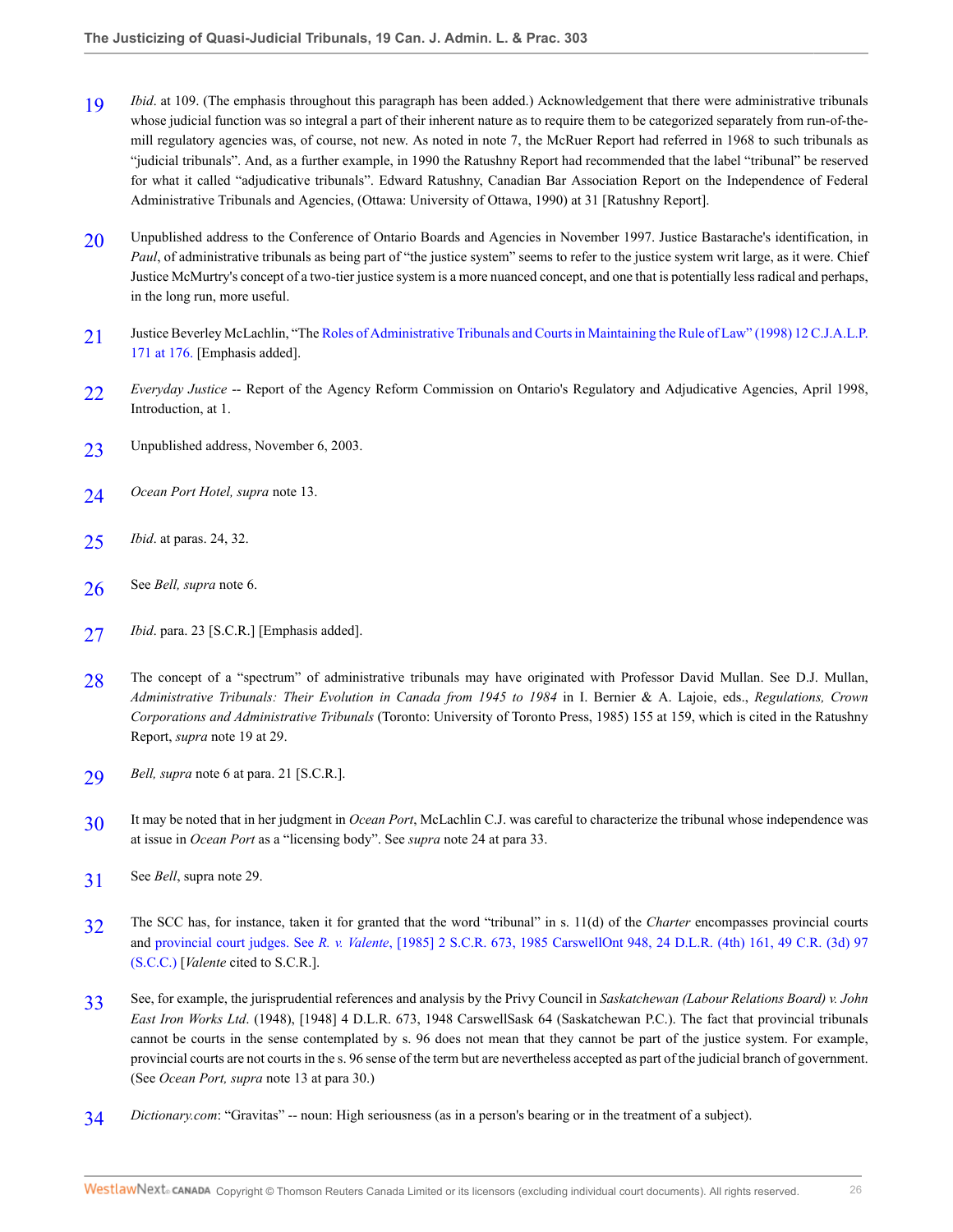- <span id="page-26-0"></span>[35](#page-7-1) Particularly indicative in this respect is the Supreme Court of Canada's 2003 confirmation (in *Paul, supra* note 8; and in *Martin, supra* note 10), that the jurisdiction of administrative tribunals implicitly includes the interpretation and application of the Constitution, and its even more recent confirmation in *Werbeski v. Ontario (Director of Disability Support Program, Ministry of Community & Social Services)*, [2006] S.C.J. No. 14, [2006 CarswellOnt 2350,](http://nextcanada.westlaw.com/Link/Document/FullText?findType=Y&serNum=2008966785&pubNum=5476&originatingDoc=I1c8009115b1711dbbe1cf2d29fe2afe6&refType=IC&originationContext=document&vr=3.0&rs=cblt1.0&transitionType=DocumentItem&contextData=(sc.Search)) that administrative tribunals have a mandatory jurisdiction to rule on whether their constituent statutes are congruent with the provisions of applicable human rights codes.
- <span id="page-26-1"></span>[36](#page-8-0) In Québec, the seminal point of departure in this respect seems to have been the publication of the 1971 "Dussault Report" - *Les tribunaux administratifs au Québec: rapport du Groupe de travail sur les tribunaux administratifs* (René Dussault, as he then was, Chair). Dussault is now a member of the Québec Court of Appeal.
- <span id="page-26-2"></span>[37](#page-8-1) Ann Marshall Young, "Judicial Independence in Administrative Adjudication: Past, Present and Future", (1999) 38:3 Judges' Journal 16.
- <span id="page-26-3"></span>[38](#page-8-2) See the 1989 *Program Handbook for Administrative Law Judges*, published by the United States Office of Personnel Management, and, more currently, the Federal Employment Info Line (Fact Sheets): Administrative Law Judges, EI-28, 1999, on-line at: www.usajobs.opm.gov/EI28.asp. See also the current description of federal administrative law judges on the Web site of the *Federal Administrative Law Judges Conference* at: http:// 005754d.netsolhost.com/faljcl.html, and the U.S. *Administrative Procedure Act*, [5](http://nextcanada.westlaw.com/Link/Document/FullText?findType=L&pubNum=1000546&cite=5USCAS3105&originatingDoc=I1c8009115b1711dbbe1cf2d29fe2afe6&refType=LQ&originationContext=document&vr=3.0&rs=cblt1.0&transitionType=DocumentItem&contextData=(sc.Search)) [U.S.C., ss. 3105](http://nextcanada.westlaw.com/Link/Document/FullText?findType=L&pubNum=1000546&cite=5USCAS3105&originatingDoc=I1c8009115b1711dbbe1cf2d29fe2afe6&refType=LQ&originationContext=document&vr=3.0&rs=cblt1.0&transitionType=DocumentItem&contextData=(sc.Search)), and [4301\(2\)\(D\).](http://nextcanada.westlaw.com/Link/Document/FullText?findType=L&pubNum=1000546&cite=5USCAS4301&originatingDoc=I1c8009115b1711dbbe1cf2d29fe2afe6&refType=RB&originationContext=document&vr=3.0&rs=cblt1.0&transitionType=DocumentItem&contextData=(sc.Search)#co_pp_816b0000b0934)
- <span id="page-26-4"></span>[39](#page-8-3) W. A. Robson [essays] in R. E. Wraith & P.G. Hutchesson, *Administrative Tribunals* (London: George Allen & Unwin, 1973) at 197, and referred to in Frans Slatter, *Parliament and Administrative Agencies in Law Reform* (Ottawa: Minister of Supply & Services, 1982), Administrative Law Series 1982.
- <span id="page-26-5"></span>[40](#page-8-4) I have now more than once mentioned that the Province of Québec is a singular exception to the generally poor administrative justice record in other Canadian jurisdictions. The reference is to that Province's 1996 radical reform of its administrative justice system (following the 1971 Dussault Report [*supra* note 35] and the 1989 Ouellete Report) when, in "*An Act Respecting Administrative Justice*" (Bill 130, enacted December 1996), it created TAQ -- the *tribunal administratif du Québec* -- and its supervising council, *the Conseil de la justice administrative*, and assigned to the new tribunal the adjudicative responsibilities of a high proportion of Québec tribunals. The tribunals whose adjudicative functions were moved to TAQ were those operating in four major areas: 1. social affairs; 2. immovable property; 3. territory and environment; and 4. economic affairs. Québec's 1996 legislative reforms effectively created a professional administrative justice system devoted to merit-based competitive appointments processes, open and meritbased re-appointment processes, and institutional independence and competence. For an authoritative description of TAQ, see the Québec Court of Appeal's judgment in *Barreau de Montréal c. Québec (Procureur général)*, [2001] Q.J. No. 3882, [2001 CarswellQue](http://nextcanada.westlaw.com/Link/Document/FullText?findType=Y&serNum=2001458530&pubNum=5481&originatingDoc=I1c8009115b1711dbbe1cf2d29fe2afe6&refType=IC&originationContext=document&vr=3.0&rs=cblt1.0&transitionType=DocumentItem&contextData=(sc.Search)) [1950, 48 Admin. L.R. \(3d\) 82 \(Qué. C.A.\),](http://nextcanada.westlaw.com/Link/Document/FullText?findType=Y&serNum=2001458530&pubNum=5481&originatingDoc=I1c8009115b1711dbbe1cf2d29fe2afe6&refType=IC&originationContext=document&vr=3.0&rs=cblt1.0&transitionType=DocumentItem&contextData=(sc.Search)) leave to appeal refused [\(2002\), 2002 CarswellQue 2078 \(S.C.C.\),](http://nextcanada.westlaw.com/Link/Document/FullText?findType=Y&serNum=2002514900&pubNum=5481&originatingDoc=I1c8009115b1711dbbe1cf2d29fe2afe6&refType=IC&originationContext=document&vr=3.0&rs=cblt1.0&transitionType=DocumentItem&contextData=(sc.Search)) reconsideration refused [\(2002\), 2002 CarswellQue 2683 \(S.C.C.\)](http://nextcanada.westlaw.com/Link/Document/FullText?findType=Y&serNum=2002766895&pubNum=5481&originatingDoc=I1c8009115b1711dbbe1cf2d29fe2afe6&refType=IC&originationContext=document&vr=3.0&rs=cblt1.0&transitionType=DocumentItem&contextData=(sc.Search)) [*Barreau de Montréal*]. The focus of this paper is the rest of Canada where, so far, the Québec reforms appear to have had zero impact.
- <span id="page-26-6"></span>[41](#page-8-5) The reader is asked to note that, hereafter, references to "Canada" should be deemed to contain an implied Québec qualifier. In Canadian administrativejustice matters, Québec is the exception that proves the rule.
- <span id="page-26-7"></span>[42](#page-8-6) Of course, the Province of British Columbia did have its *Administrative Justice Project*, which, in 2003, led to a set of legislative reforms. However, even after that Project's long and thorough study of the subject, the B.C. Legislature was not, in the end, prepared in fact to "rise to the height of a general proposition" concerning "the principles which should inform a system of administrative justice". Consider, for instance, the failure to subject the tribunal member *re*-appointment process to the merit principle, or to resolve the egregious conflicts of interest inherent in line ministry hosting of quasi-judicial tribunals.
- <span id="page-26-8"></span>[43](#page-9-0) Albert Venn Dicey, *Lectures Introductory to the Study of Law of the Constitution*, 1st ed. (London: Macmillan, 1885).
- <span id="page-26-9"></span>[44](#page-9-1) Arguably, from the formation of the first "tribunal" (the Federal Board of Railway Commissioners) in 1903, to Chief Justice Dickson's seminal judgment in *C.U.P.E. v. New Brunswick*, in 1979.
- <span id="page-26-10"></span>[45](#page-9-2) For an especially telling example of the lack of empathy amongst Canadian administrative law scholars for the rule of law, justice role of administrative tribunals, see the late Professor John Willis's published account of his personal, covert collaboration with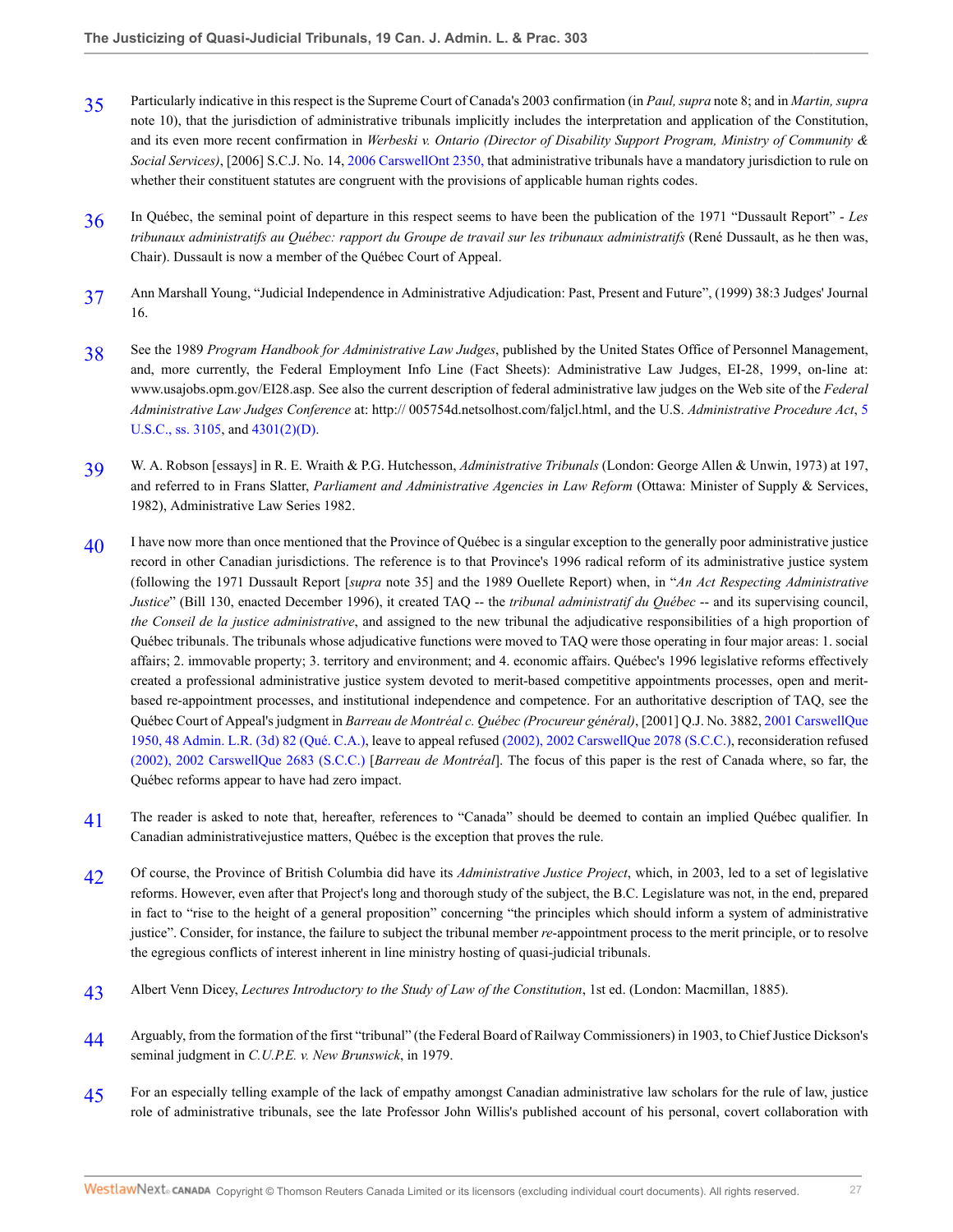prosecuting counsel when Willis was a part-time member of the Ontario Securities Commission and chairing disciplinary hearings at which those counsel were appearing. John Willis, "Canadian Administrative Law in Retrospect" (1974) 24 U.T.L.J. 225 at 241-42.

- <span id="page-27-0"></span>[46](#page-10-0) See *[Reference re Act to Amend Chapter 401 of the Revised Statutes, 1989, the Residential Tenancies Act, S.N.S. 1992, c. 31](http://nextcanada.westlaw.com/Link/Document/FullText?findType=Y&serNum=1996449247&pubNum=5156&originatingDoc=I1c8009115b1711dbbe1cf2d29fe2afe6&refType=IC&originationContext=document&vr=3.0&rs=cblt1.0&transitionType=DocumentItem&contextData=(sc.Search))* (sub nom. *Reference re Amendments to the Residential Tenancies Act*[\) \[1996\] 1 S.C.R. 186, 1996 CarswellNS 166, 35 Admin. L.R. \(2d\)](http://nextcanada.westlaw.com/Link/Document/FullText?findType=Y&serNum=1996449247&pubNum=5156&originatingDoc=I1c8009115b1711dbbe1cf2d29fe2afe6&refType=IC&originationContext=document&vr=3.0&rs=cblt1.0&transitionType=DocumentItem&contextData=(sc.Search)) [169, 131 D.L.R. \(4th\) 609,](http://nextcanada.westlaw.com/Link/Document/FullText?findType=Y&serNum=1996449247&pubNum=5156&originatingDoc=I1c8009115b1711dbbe1cf2d29fe2afe6&refType=IC&originationContext=document&vr=3.0&rs=cblt1.0&transitionType=DocumentItem&contextData=(sc.Search)) in which the SCC found that it was constitutionally valid to grant jurisdiction to a tribunal where that jurisdiction was either "novel"--unknown at the time of Confederation--or where at the time of Confederation that jurisdiction was shared between the superior and inferior courts. See also: *MacMillan Bloedel Ltd. v. Simpson*[, \[1995\] 4 S.C.R. 725, 1995 CarswellBC](http://nextcanada.westlaw.com/Link/Document/FullText?findType=Y&serNum=1995404345&pubNum=5156&originatingDoc=I1c8009115b1711dbbe1cf2d29fe2afe6&refType=IC&originationContext=document&vr=3.0&rs=cblt1.0&transitionType=DocumentItem&contextData=(sc.Search)) [974, 130 D.L.R. \(4th\) 385;](http://nextcanada.westlaw.com/Link/Document/FullText?findType=Y&serNum=1995404345&pubNum=5156&originatingDoc=I1c8009115b1711dbbe1cf2d29fe2afe6&refType=IC&originationContext=document&vr=3.0&rs=cblt1.0&transitionType=DocumentItem&contextData=(sc.Search)) and *Sobeys Stores Ltd. v. Yeomans*[, \[1989\] 1 S.C.R. 238, 1989 CarswellNS 113, 57 D.L.R. \(4th\) 1](http://nextcanada.westlaw.com/Link/Document/FullText?findType=Y&serNum=1989313581&pubNum=5156&originatingDoc=I1c8009115b1711dbbe1cf2d29fe2afe6&refType=IC&originationContext=document&vr=3.0&rs=cblt1.0&transitionType=DocumentItem&contextData=(sc.Search)).
- <span id="page-27-1"></span>[47](#page-10-1) Québec's *tribunal administratif du Québec* (TAQ), referred to earlier, is a particular case in point. TAQ is acknowledged to be an exclusively adjudicative tribunal, with no "social or economic mission", with broad judicial powers and a range of jurisdiction that includes many matters that would have originally been found within the jurisdiction of s. 96 courts. As mentioned previously, an authoritative description of TAQ is to be found in the Québec Court of Appeal's judgment in *Barreau de Montréal, supra* note 40. But, while various aspects of TAQ's constituent legislation have been challenged, at no point has there been any suggestion that the tribunal presented a s. 96 issue. (See *Barreau de Montréal, supra* note 40 at para. 53).
- <span id="page-27-2"></span>[48](#page-10-2) *Valente, supra* note 32.
- <span id="page-27-3"></span>[49](#page-10-3) *BNA Act*, ss 96, 99 and 100.
- <span id="page-27-4"></span>[50](#page-10-4) Justice LeDain's name has been so closely associated with this judgment that it may sometimes be forgotten that it was, in point of fact, a unanimous judgment.
- <span id="page-27-5"></span>[51](#page-10-5) *R. v. Valente (No. 2)* [\(1983\), 2 C.C.C. \(3d\) 417, 1983 CarswellOnt 12, 145 D.L.R. \(3d\) 452 \(Ont. C.A.\),](http://nextcanada.westlaw.com/Link/Document/FullText?findType=Y&serNum=1983174257&pubNum=5255&originatingDoc=I1c8009115b1711dbbe1cf2d29fe2afe6&refType=IC&originationContext=document&vr=3.0&rs=cblt1.0&transitionType=DocumentItem&contextData=(sc.Search)) affirmed, on other grounds [1985 CarswellOnt 948, \[1985\] 2 S.C.R. 673, 49 C.R. \(3d\) 97 \(S.C.C.\)](http://nextcanada.westlaw.com/Link/Document/FullText?findType=Y&serNum=1985198311&pubNum=7047&originatingDoc=I1c8009115b1711dbbe1cf2d29fe2afe6&refType=RP&originationContext=document&vr=3.0&rs=cblt1.0&transitionType=DocumentItem&contextData=(sc.Search)) [*Valente (No. 2)* cited to C.C.C.]. It is, in retrospect, perverse that the Court of Appeal decision that led to the by now iconic Supreme Court decision that is now always referred to as "*Valente*", was actually named "*Valente (No. 2)*". Still, there it is. It may also be noted that the Court of Appeal decision in *Valente (No. 2)* was subsequently followed and applied by a differently constituted panel of the Ontario Court of Appeal in *[Currie v. Ontario \(Niagara](http://nextcanada.westlaw.com/Link/Document/FullText?findType=Y&serNum=1984190145&pubNum=3591&originatingDoc=I1c8009115b1711dbbe1cf2d29fe2afe6&refType=IC&originationContext=document&vr=3.0&rs=cblt1.0&transitionType=DocumentItem&contextData=(sc.Search)) Escarpment Commission)* [\(1984\), 14 D.L.R. \(4th\) 651, 1984 CarswellOnt 1173 \(Ont. C.A.\).](http://nextcanada.westlaw.com/Link/Document/FullText?findType=Y&serNum=1984190145&pubNum=3591&originatingDoc=I1c8009115b1711dbbe1cf2d29fe2afe6&refType=IC&originationContext=document&vr=3.0&rs=cblt1.0&transitionType=DocumentItem&contextData=(sc.Search)) In the latter decision, Ontario Justices of the Peace were found to meet the *Charter* requirements of independence notwithstanding their at-pleasure appointments. This decision was released shortly after *Valente (No. 2)* and prior to the appeal of *Valente (No. 2)* being dealt with by the Supreme Court.
- <span id="page-27-6"></span>[52](#page-11-0) The panel was comprised of William G. Howland, Chief Justice of Ontario, a former Treasurer of the Law Society, and a renowned lawyer; Bert MacKinnon, Associate Chief Justice, and a highly respected former counsel whom Mr. Justice Binnie once described as belonging, with John Sopinka and others, to a "long line of heroic counsel reaching back to Edward Blake, and descending through W. N. Tilley to John Robinette and others" (See *First John Sopinka Advocacy Lecture* presented by Binnie, J., to the Criminal Lawyers' Association at Toronto, on November 27, 1998); Justice Charles Dubin, also a highly respected former Ontario counsel who was later to succeed Howland as Chief Justice of Ontario; Justice G. Arthur Martin, widely acknowledged to be one of Canada's greatest criminal defence counsel before he became a leading jurist on the Ontario Court of Appeal; and Justice F. S. Weatherston, a highly respected and senior member of that Court.
- <span id="page-27-7"></span>[53](#page-11-1) *Valente (No. 2), supra* note 32 at 422.
- <span id="page-27-8"></span>[54](#page-11-2) *Ibid*. at 423-29. The historical information in this paper's following paragraph is wholly derived from Chief Justice Howland's account.
- <span id="page-27-9"></span>[55](#page-11-3) Martin Friedland, *A Place Apart: Judicial Independence and Accountability in Canada* (Toronto: Canadian Judicial Council, 1995) at 6, as cited by Howland C.J.
- <span id="page-27-10"></span>[56](#page-11-4) See *Valente (No. 2), supra* note 51 at 428. For judges appointed to the bench late in their careers, the exercise of that discretion in their favour would have been of critical importance, as they depended on those extensions to qualify for a full pension.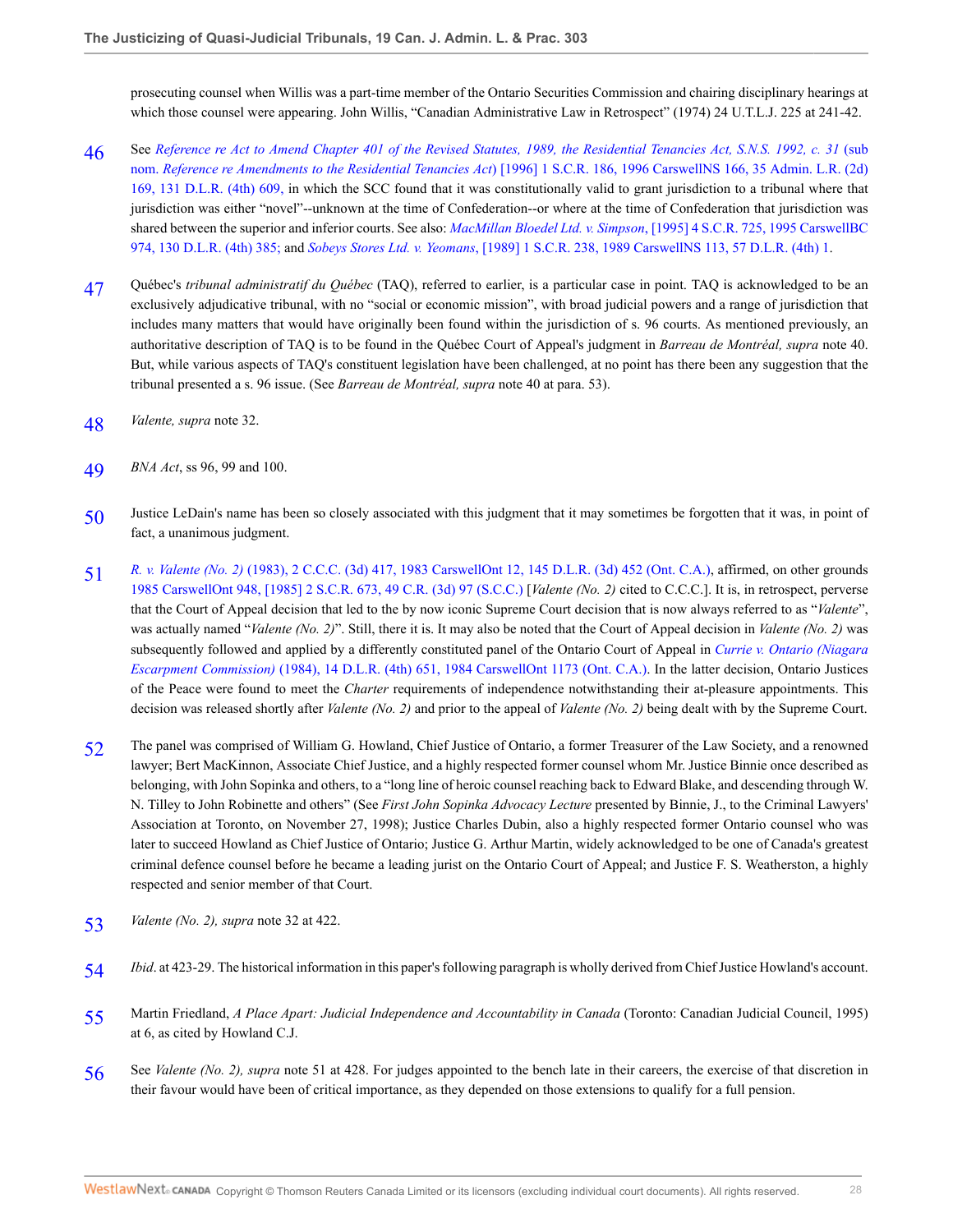- <span id="page-28-0"></span>[57](#page-11-5) It was certainly the first such case in Ontario and, so far as one can find -- or, more importantly, that the Ontario Court of Appeal could apparently find -- the first in any Canadian jurisdiction.
- <span id="page-28-1"></span>[58](#page-11-6) *R. v. MacKay*[, \[1980\] 2 S.C.R. 370, 1980 CarswellNat 213, 114 D.L.R. \(3d\) 393 \(S.C.C.\)](http://nextcanada.westlaw.com/Link/Document/FullText?findType=Y&serNum=1980158712&pubNum=5156&originatingDoc=I1c8009115b1711dbbe1cf2d29fe2afe6&refType=IC&originationContext=document&vr=3.0&rs=cblt1.0&transitionType=DocumentItem&contextData=(sc.Search)) [*MacKay* cited to S.C.R.]. The issue in *MacKay* was the independence of a court martial tribunal and the nature of the independence problem in that case from a structural perspective may be seen in the following passage from the dissenting decision of Laskin J. [at 379]:

The Standing Court Martial was ordered by a senior commander ... [A] member of the armed forces, a Lieutenant-Colonel, was appointed from an approved list as the Standing Court Martial ... Both the officer constituting the Standing Court Martial and the prosecutor were part of the office of the Judge Advocate General. In short, the accused, who was tried on charges under a general federal statute, the Narcotic Control Act, was in the hands of his military superiors in respect of the charges, the prosecution and the tribunal by which he was tried .... [The officer appointed to conduct the court martial] was an ad hoc appointee, having no tenure and coming from the very special society of which the accused, his prosecutor and his 'judge' are members.

The majority's acceptance of tradition and duty (in this case, implicitly tradition and explicitly duty) as sufficient guarantors of judicial independence, even in the face of structural shortcomings as clear as these, may be seen in the following passage from the judgment of Ritchie J. [at 395]:

There is no evidence whatever in the record of the trial to suggest that the president [of the court martial tribunal] acted in anything but an independent and impartial manner or that he was otherwise unfitted for the task to which he was appointed .... I can find no support in the evidence for the contention that the appointment of the president of the Court resulted or was calculated to result in the appellant being deprived of a trial before an independent and impartial tribunal.

That acceptance may also be seen in the following passage from the concurring judgment of McIntyre J. with whom Dickson J. agreed. [at 404]:

I am unable to say that service officers, trained in the ways of service life and concerned to maintain the required standards of efficiency and discipline--which includes the welfare of their men--are less able to adjust their attitudes to meet *the duty of impartiality* required of them in this task than are others. [Emphasis added.]

- <span id="page-28-2"></span>[59](#page-11-7) The issue in *MacKay* had concerned the independence of what we would now characterize as a quasi-judicial tribunal.
- <span id="page-28-3"></span>[60](#page-11-8) The question in *MacKay* was not strictly constitutional. The issue was whether a Standing Court Martial satisfied the explicit requirement for an "independent and impartial tribunal" specified in s. 2(f) of the *Canadian Bill of Rights*. Mr. Valente, on the other hand, relied for the requirement of independence on s. 11(d) of the *Charter*.
- <span id="page-28-4"></span>[61](#page-12-0) *Valente (No. 2), supra* note 51.
- <span id="page-28-5"></span>[62](#page-12-1) *Supra* note 58
- <span id="page-28-6"></span>[63](#page-12-2) *Valente (No. 2), supra* note 51 at 431-44. [Emphasis added].
- <span id="page-28-7"></span>[64](#page-14-0) *Valente, supra* note 32 at para. 35.
- <span id="page-28-8"></span>[65](#page-14-1) Alfred Thompson Denning, Baron, *The Road to Justice* (London: Stevens, 1955) at 16-17.
- <span id="page-28-9"></span>[66](#page-14-2) *Valente, supra* note 32 at para 36.
- <span id="page-28-10"></span>[67](#page-15-0) *R. v. Généreux*[, \[1992\] 1 S.C.R. 259, 1992 CarswellNat 668, 88 D.L.R. \(4th\) 110 \(S.C.C.\)](http://nextcanada.westlaw.com/Link/Document/FullText?findType=Y&serNum=1992364551&pubNum=5156&originatingDoc=I1c8009115b1711dbbe1cf2d29fe2afe6&refType=IC&originationContext=document&vr=3.0&rs=cblt1.0&transitionType=DocumentItem&contextData=(sc.Search)) [*Généreux* cited to S.C.R.].
- <span id="page-28-11"></span>[68](#page-15-1) *MacKay, supra* note 58. In *Généreux*, the challenge to the independence of a court martial tribunal, originally dismissed in *MacKay*, came again before the Supreme Court, this time in reliance not on the *Canadian Bill of Rights* but now on the constitutional requirement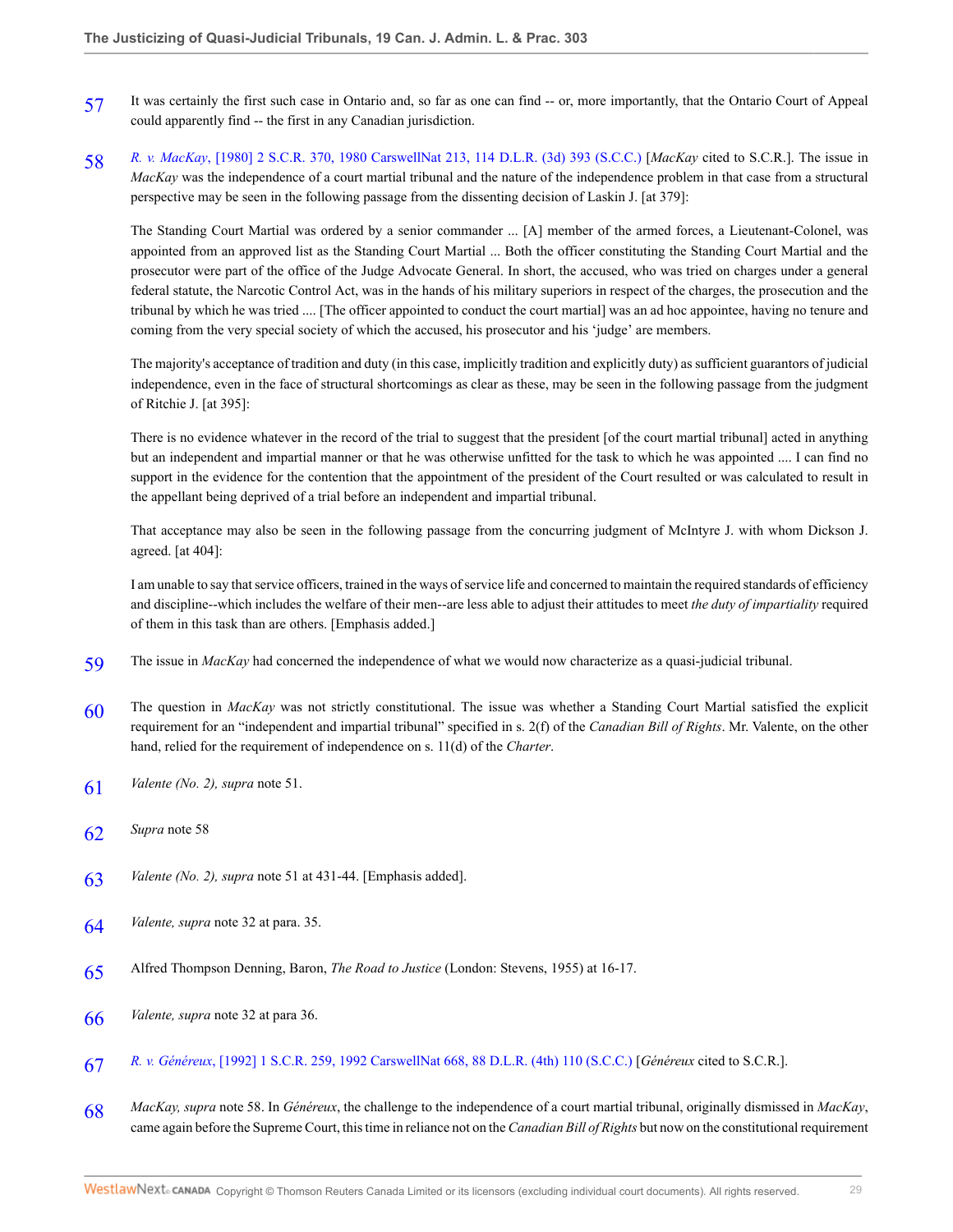of independence under s. 11(d) of the *Charter*. Chief Justice Lamer wrote the majority judgment, and after quoting from the relevant passages from the judgment of Ritchie J. and McIntyre J. in *MacKay*, he made plain his rejection of the duty-based, tradition-reliant concept of judicial independence guarantees reflected in those passages, a concept which he referred to as "a subjective test". He said this (para. 59):

*MacKay v. The Queen* assists us by revealing various concerns with the independence and impartiality of the court martial system. The question raised in this appeal, however, is not resolved by this earlier case. First, the majority of this Court in *MacKay* seems to have applied a subjective test. It asked whether the Standing Court Martial actually acted in an independent and impartial manner. This is not, in light of *Valente*, the appropriate test. Secondly, we must, in this appeal, apply the jurisprudence of this Court with respect to s. 11(d) of the Charter. We must now therefore undertake an analysis that was not undertaken in MacKay.

The Chief Justice proceeded to analyze the objective guarantees of the three conditions of independence defined in *Valente*, and his conclusion was that the court martial tribunal did not satisfy the *Valente* conditions of independence -- not the security of tenure condition, not the financial security condition, and not what he called the institutional independence condition.

- <span id="page-29-0"></span>[69](#page-15-2) *Canadian Pacific Ltd. v. Matsqui Indian Band*[, \[1995\] 1 S.C.R. 3, 1995 CarswellNat 264, 26 Admin. L.R. \(2d\) 1, 122 D.L.R. \(4th\)](http://nextcanada.westlaw.com/Link/Document/FullText?findType=Y&serNum=1995399329&pubNum=5156&originatingDoc=I1c8009115b1711dbbe1cf2d29fe2afe6&refType=IC&originationContext=document&vr=3.0&rs=cblt1.0&transitionType=DocumentItem&contextData=(sc.Search)) [129 \(S.C.C.\)](http://nextcanada.westlaw.com/Link/Document/FullText?findType=Y&serNum=1995399329&pubNum=5156&originatingDoc=I1c8009115b1711dbbe1cf2d29fe2afe6&refType=IC&originationContext=document&vr=3.0&rs=cblt1.0&transitionType=DocumentItem&contextData=(sc.Search)).
- <span id="page-29-1"></span>[70](#page-18-0) An interesting example of this perspective may be found in the following passage from a Report of a Select Committee of the Ontario Legislature on the Ontario Municipal Board. The passage was quoted in a 1987 article by Professor Ed Ratushny. The statement is by the chair of the Select Committee, J. McBeth. It reads as follows:

Since it is important for members [of the Municipal Board] to be responsive to government policy, they should hold office during pleasure -- not for life or a fixed term. *The Government should not interfere with the conduct of individual proceedings, but it should have the right to remove a Board member whose conduct and record indicates he is not responding to government policy*. [Emphasis added].

Edward Ratushny, "What Are Administrative Tribunals? The Pursuit of Uniformity in Diversity" (1987) 30:1 Canadian Public Administration 1 at 11.

- <span id="page-29-2"></span>[71](#page-19-0) The school of Critical Legal Studies (CLS), is the most prominent modern source of skepticism about the possibility of there ever being such a thing as objective, non-ideological adjudication -- whether by a judge or a tribunal member. See Duncan Kennedy, *A Critique of Adjudication: Fin de Siecle* (Cambridge, Mass: Harvard University Press, 1997). See also Duncan Kennedy, "Toward a Critical Phenomenology of Judging" in *The Rule of Law: Ideal or Ideology*, Allan C. Hutchinson, & Monahan, eds. (Toronto: Carswell, 1987) at 141-67.
- <span id="page-29-3"></span>[72](#page-19-1) See Raimo Siltala's criticism of Kennedy's *Critique of Adjudication* in "Whose Justice, Which Ideology?" 16:1 Ratio Juris 123-30.
- <span id="page-29-4"></span>[73](#page-19-2) In Siltala's article: "*Whose Justice, Which Ideology*"?, *supra* one will find references to the most notable of those theories.
- <span id="page-29-5"></span>[74](#page-20-0) The phrase is one once used by Lord Francis Bacon in advising his King to ensure that "any case in which the interests of the [government] are concerned" be dealt with by the Chancellor of England rather than the English judges. Dicey, citing Bacon's letter to the King, reports that Bacon advised that the reasons such matters should be left to the Lord Chancellor are that he is "dependent on the King and therefore like to be *a safe and tender guardian* of the Regal rights". Albert Venn Dicey, *Introduction to the Study of the Law of the Constitution*, 6th ed. (London, UK: Macmillan, 1902) at 333.
- <span id="page-29-6"></span>[75](#page-20-1) A particularly clear, recent example of such a transfer may be found in British Columbia's Bill 72, the *Tenancy Statutes Amendment Act, 2006*, through which the positions of independent residential tenancy arbitrators are to be eliminated and their adjudicative jurisdiction, which included the former jurisdiction of the Supreme Court of B.C. to order evictions, is to be transferred to the staff of the government ministry responsible for housing.
- <span id="page-29-7"></span>[76](#page-20-2) The acceptance of such a view is rarely explicitly acknowledged in public but in a previous article of this author's (Ronald Ellis, "Super Provincial Tribunals: A Radical Remedy for Canada's Rights Tribunals," 15 C.J.A.L.P. 16 at 24-25), a couple of public admissions are recorded. The relevant passages reads in part as follows: